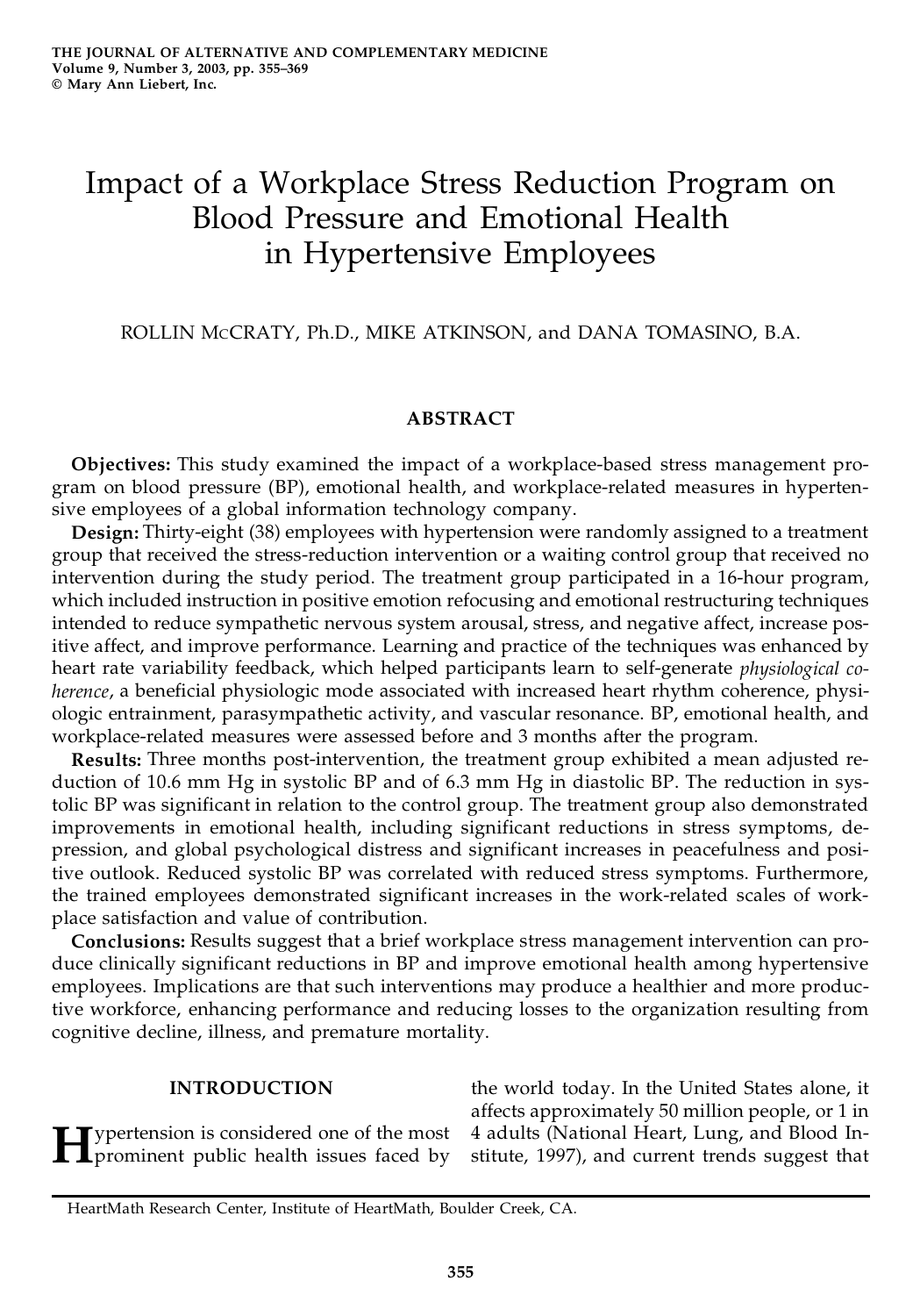the number of adults diagnosed with high blood pressure (BP) is increasing (Ayala et al., 2002). High BP is a major risk factor for death and disability related to coronary heart disease, heart attacks, strokes, kidney disease, and vascular complications (National Heart, Lung, and Blood Institute, 1997). In addition, high systolic BP has been linked with decreased cognitive performance, memory loss, and the loss of healthy brain tissue (Launer et al., 1995; Swan et al., 1998). Conversely, reducing BP in hypertensive individuals has been found to reduce the risk of death and disability significantly, and is therefore a critically important factor in employee health (Hypertension Detection and Follow-up Program Cooperative Group, 1979; Launer et al., 1995; MacMahon et al., 1990; Thijs et al., 1992).

There is considerable evidence to suggest that high BP is linked to persistent stress and the way in which people cope (Henry et al., 1986; Linden, 1984; Markovitz et al., 1993; Shapiro, 1996; Steptoe, 1986). Chronic psychological stress is associated with increased activation of the sympathetic-adrenomedullary axis and increased circulating levels of adrenaline and noradrenaline. Chronically elevated adrenaline levels have been implicated in the development and progression of hypertension (Julius et al., 1988; Rumantir et al., 2000; Schalekamp et al., 1983), and hypertensive subjects have been demonstrated to have increased sympathetic and reduced parasympathetic tone compared to healthy controls (Guzzetti et al., 1988; Langewitz et al., 1994). Conversely, behavioral interventions that reduce stress and sympathetic arousal have been shown to be effective nonpharmacologic treatments for hypertension; such treatments have been associated with clinically significant and sustainable BP reductions as well as lowered health care costs (Charlesworth et al., 1984; Chesney et al., 1987; Linden and Chambers, 1994; Mathias, 1991; Ward et al., 1987; Weiss, 1988).

In addition to being implicated in the development and aggravation of hypertension and other health problems, employee stress and emotional well-being have also been identified as important determinants of organizational health, performance, and productivity. For example, high levels of emotional

distress have been found to be among the most costly health problems to employers in terms of absenteeism, disability, and failure to meet productivity standards (Burton et al., 1999). Depression, a common problem among workers, costs the United States \$44 billion per year in lost productivity, according to a National Foundation for Brain Research survey of human resource professionals conducted in 1999. Another nationwide survey conducted by the New York Business Group on Health revealed that each employee suffering from stress, anxiety, or depression is estimated to lose 16 days of work per year compared to an average of 4–6 lost workdays for all employees. Additionally, in a recent 3 year analysis of more than 46,000 workers from six major companies, depression and unmanaged stress emerged as the top two most costly risk factors in terms of medical expenditures—increasing health care costs by 2–7 times as much as physical risk factors such as smoking, obesity, and poor exercise habits. In this study, combined psychosocial problems, including stress and depression, led to costs nearly 2.5 times higher than those of workers who did not report these concerns (Goetzel et al., 1998).

In contrast, studies conducted across a broad range of settings have linked positive emotion and psychological well-being to numerous organizationally relevant benefits, including reduced absenteeism (Iverson et al., 1998), increased cognitive flexibility and innovative problem solving (Ashby et al., 1999; Isen, 1998), and improved negotiation style (Carnevale and Isen, 1986), creativity (Isen, 1998; Isen et al., 1987), decision-making (Isen, 2000), job performance (Staw and Barsade, 1993; Wright and Staw, 1999), job achievement (Staw et al., 1994), and job satisfaction (Woodward and Chen, 1994). The growing body of research demonstrating the favorable impact of positive emotions on performance and health (Blakeslee, 1997; Danner et al., 2001; Salovey et al., 2000) has recently fueled an interest in developing and implementing interventions that cultivate positive emotions in the workplace (Childre and Cryer, 2000; Cooperrider and Whitney, 2000; Fredrickson, 2000b)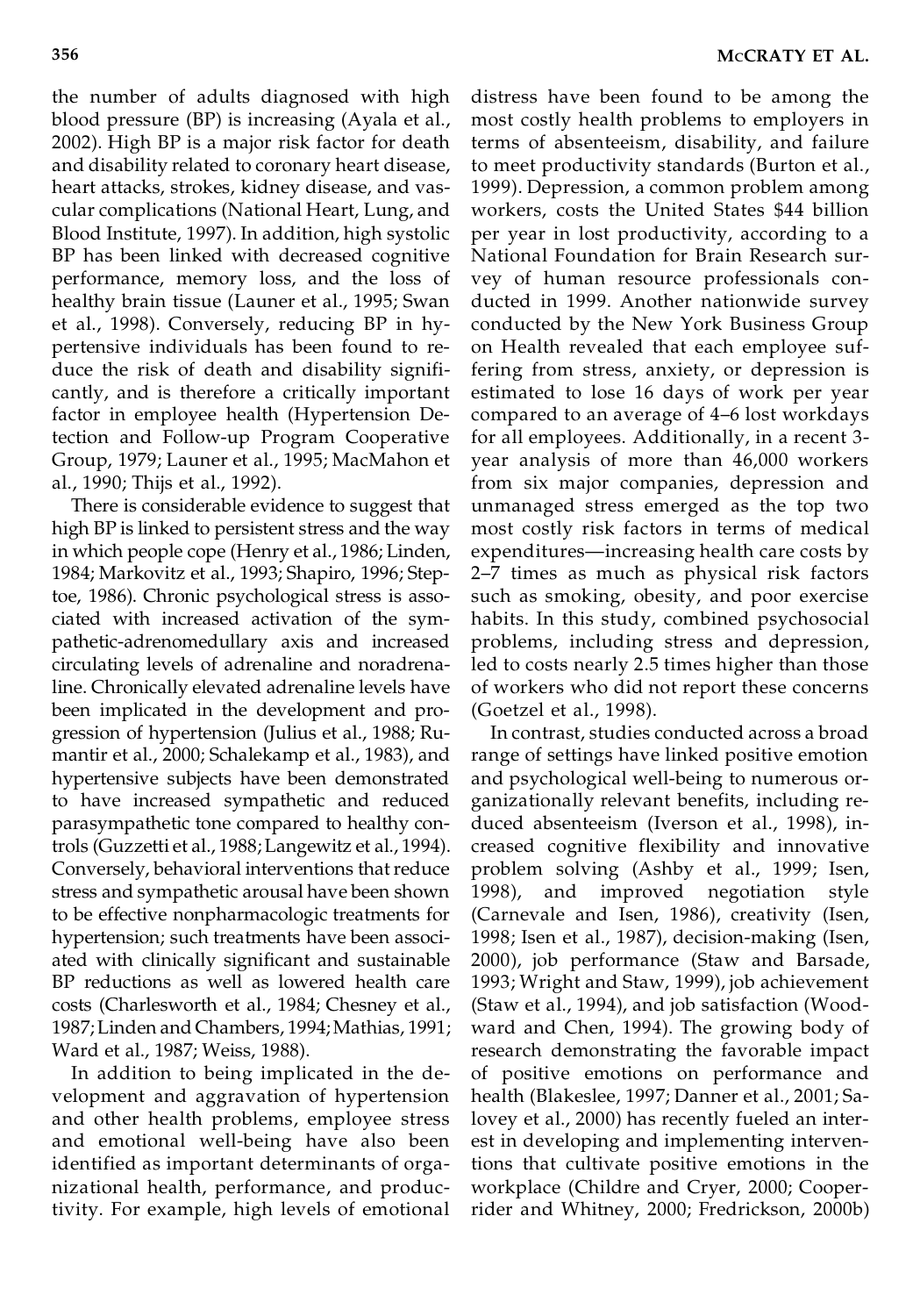and in daily life (Fredrickson, 2000a; McCraty and Childre, 2003; Seligman and Csikszentmihalyi, 2000).

The purpose of this study was to determine if a positive emotion-focused stress management program known as Inner Quality Management® (IQM; Institute of HeartMath, Boulder Creek, CA) could reduce BP and improve emotional health in known hypertensive employees. The IQM program teaches individuals a number of practical self-management techniques designed to reduce stress and negative affect, increase positive affect, enhance health, and improve business performance (Childre and Cryer, 2000). Previous studies have demonstrated that the IQM techniques favorably impact physiologic balance by reducing sympathetic arousal, increasing parasympathetic activity (McCraty et al., 1995; Tiller et al., 1996), reducing cortisol levels, increasing dehydroepiandrosterone (DHEA) (McCraty et al., 1998), and enhancing immune system activity (McCraty et al., 1996; Rein et al., 1995). These techniques have also been shown to impact organizationally relevant outcomes, such as improving cognitive performance (McCraty, 2002b; McCraty and Atkinson, 2004), productivity, communication, and job satisfaction and reducing employee turnover (Barrios-Choplin et al., 1997, 1999; Childre and Cryer, 2000).

In addition, practice of the IQM techniques has been demonstrated to improve health status in a number of clinical populations (Mc-Craty et al., 2004), including individuals with congestive heart failure (Luskin et al., 2002), diabetes (McCraty et al., 2000), and acquired immune deficiency syndrome (AIDS) (Rozman et al., 1996). In particular, a number of pilot studies conducted at Motorola, Shell, and British Petroleum have demonstrated that executives with stage 1 and stage 2 hypertension who participated in an IQM training program were able to restore their BP to normal values without the aid of medication after practicing the IQM techniques (Barrios-Choplin et al., 1997; McCraty et al., 2001; A.D. Watkins\*). However, these pilot studies were uncontrolled for BP outcomes, and the subject populations included only a small number of hypertensive employees.

In the present study, the impact of the IQM program was investigated specifically in a group of hypertensive individuals, using a randomized controlled trial design. Psychological and work performance-related parameters were assessed concurrently with BP changes to determine the overall impact of the program on employees' emotional health and workplace effectiveness.

# **METHOD**

#### *Eligibility, recruitment, and attrition*

The target population consisted of male and female hypertensive employees of a global information technology company. Initial BP eligibility criteria required that each participant had been diagnosed with hypertension by his/her primary care physician. Participants either must have been taking antihypertensive medication on a regular schedule, or must have had at least 1 of the 4 baseline BP readings (average of 3 successive measurements) in the range of 90–105 mm Hg diastolic or 140–179 mm Hg systolic.

Over a 4-week period, 50 individuals recruited from a site-wide e-mail announcement were screened for eligibility for the program. Of these, 38 were included in the study and randomly assigned to either a treatment group, which received the IQM training, or a waiting control group, which received no intervention during the study period but received the IQM training once the study was completed. The most common reason for exclusion of candidates during the baseline period was for schedule conflicts or, less commonly, personal reasons. Of the 38 participants, 6 were excluded from the analysis during the 3-month study period. The reasons for exclusion were because of changes in antihypertensive medications prescribed by the participant's physician (2 treatment group and 2 control group participants) or because the participant began a vigorous exercise program shortly after the baseline measurement period

<sup>\*</sup>Unpublished work from 1998 and 1999.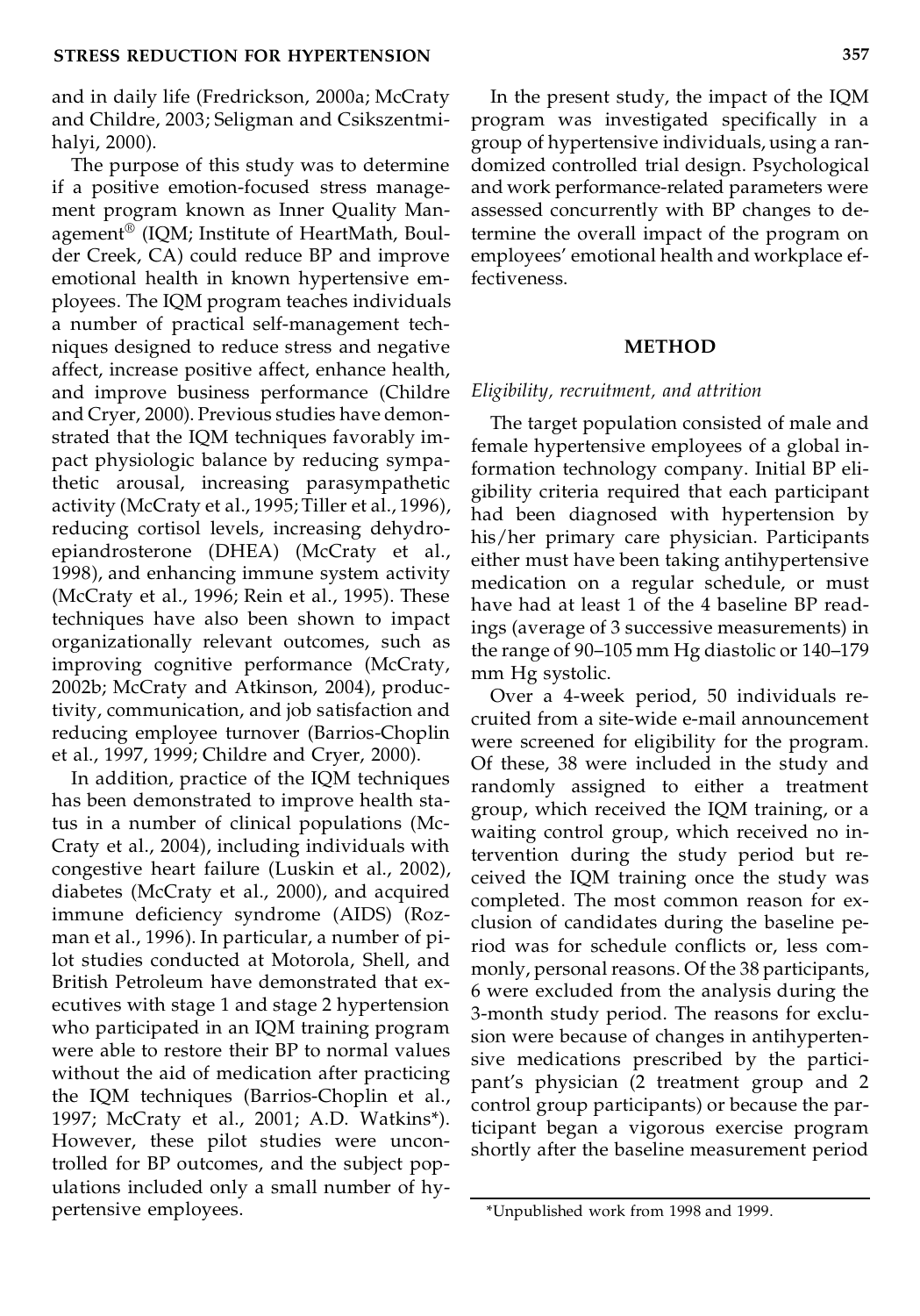**358 MCCRATY ET AL.**

ended (1 treatment and 1 control group subject). Therefore, 32 participants completed the study (18 in the treatment group and 14 in the waiting control group).

# *Baseline assessment and randomization*

Subjects' baseline BP was measured once per week for 4 consecutive weeks. All BP measurements were obtained using a stationary automated BP monitor with digital readout (model UA-743, A&D Medical, Milpitas, CA) that was calibrated against a mercury sphygmomanometer at regular intervals. BP readings were taken by nurses hired from a local temporary employment agency, who were blinded to the experimental conditions.

Readings were taken with subjects in the seated position after they had been at rest for 5 minutes while not practicing any stylized relaxation technique. Three BP readings, taken at 2-minute intervals, were recorded at each visit. All three readings were averaged to give the final reading for that visit. Psychometric data were also collected at one of the first two baseline measurement sessions. Psychological surveys used were the Personal and Organizational Quality Assessment (POQA) (Barrios-Choplin and Atkinson, 2000), which provides a broad-based assessment of emotional health, psychosocial functioning, and work performance-related outcomes, and the Brief Symptom Inventory (BSI) (Derogatis, 1993), a clinically valid measure of key indices of psychological distress.

Final baseline BP level was based on three measurements recorded at each of the last two baseline measurement sessions. After completion of the last baseline measurement the subjects were randomly assigned to either the treatment group or waiting control group. Two participants were unable to meet the schedule of the group to which they were assigned because of work-related travel or other work-related responsibilities, and therefore crossed over to the other group. Because the study utilized a wait list control design and both these participants knew they would receive the intervention, there was no bias or disappointment generated by one participant feeling that he would miss receiving the benefits of the program. In addition, one participant crossed over in each direction; thus, the crossover was not considered detrimental to the internal validity of the study, and both participants' data were therefore included in the analysis.

# *Intervention*

The IQM training was delivered in 1 full-day (8-hour) and 2 half-day (4-hour) sessions over the course of 2 weeks. In the program, participants learned positive emotion refocusing and emotional restructuring techniques intended to help arrest or prevent psychological and physiologic stress responses, increase mental acuity and emotional stability, improve autonomic balance, and reinforce healthy patterns of mental, emotional, and physiologic activity (Childre and Cryer, 2000; Childre and Martin, 1999). The training emphasized practical applications of these techniques in the organizational setting to improve outcomes such as communication effectiveness, goal clarity, creativity, productivity, and team coherence.

Among the core tools learned in the program were the Freeze-Frame® (Institute of Heart Math) and Heart Lock-In<sup>®</sup> (Institute of Heart-Math) techniques. Freeze-Frame (Childre, 1998) is a 1-minute positive emotion refocusing technique used to shift perception and transform inefficient mental and emotional responses to stress in real time. This technique consists of five simple steps in which the individual identifies a stressful or disturbing feeling, puts a temporary pause on it—similar to freezing the frame of a movie or video, shifts his or her focus to the area of the heart, breathes as if the breath were coming in through the heart area and out through the solar plexus, and self-generates a genuine positive feeling, such as appreciation or care. The combination of focus in the heart area and genuinely experiencing a positive emotion leads to increased synchronization and harmony in nervous system dynamics, thus interrupting or preventing the body's normal stress response. This shift has a salutary effect on physiologic functioning and also facilitates higher cognitive faculties and emotion regulation abilities that are normally compromised during stress, thus enabling the individual to address the original stressor from a more balanced and objective vantage point.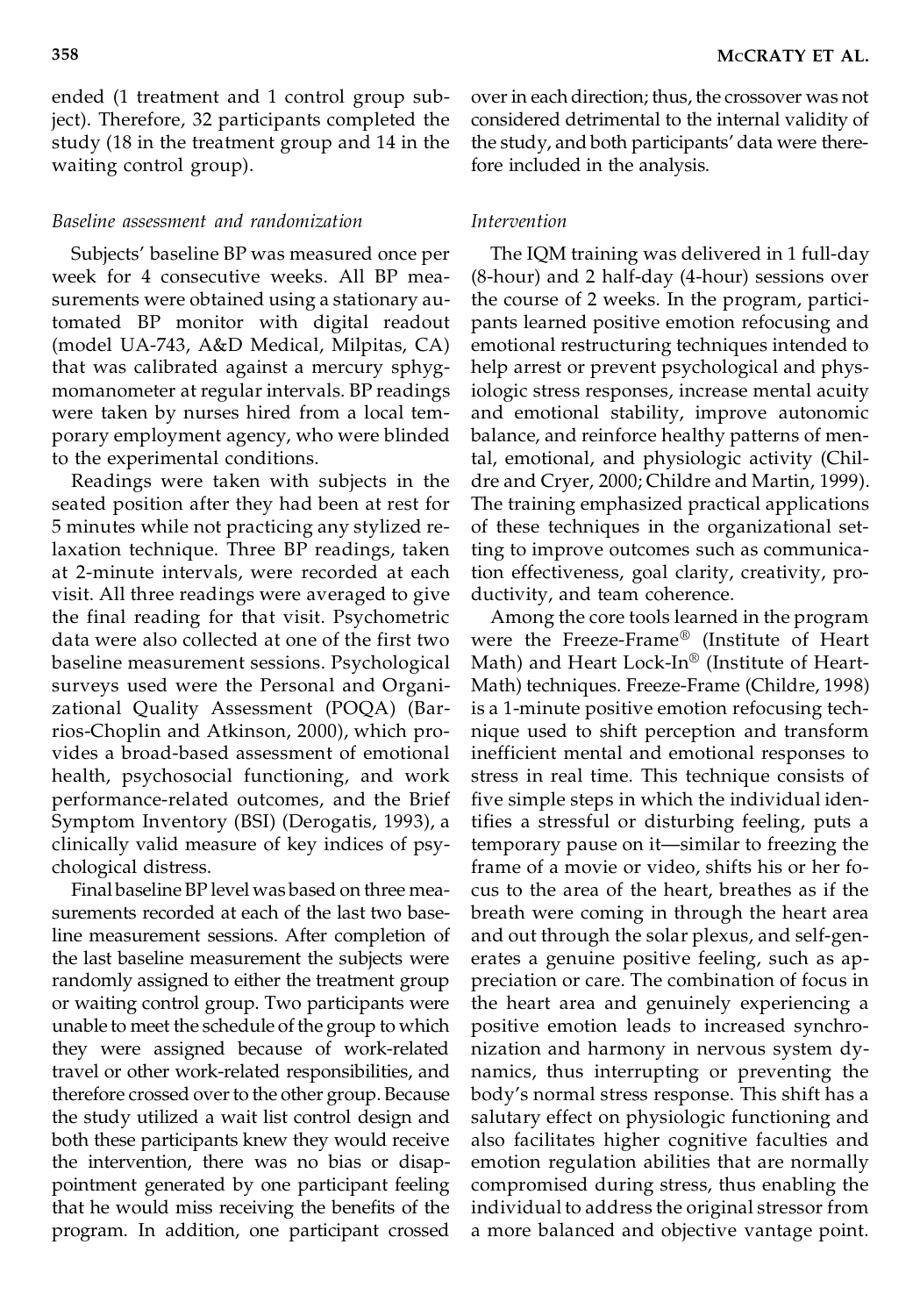Heart Lock-In (Childre and Martin, 1999; Childre and Rozman, 2002) is an emotional restructuring technique that enables people to build the capacity to sustain positive affective states, and their psychological and physiologic benefits, for longer periods. Using this technique, individuals learn to self-generate and maintain a distinct mode of physiologic functioning known as *physiological coherence*, which has been shown to be associated with the sustained experience of positive emotions (Mc-Craty and Childre, 2002). The physiologic coherence mode is associated with increased efficiency, synchronization, and harmony in the functioning of physiologic systems. This mode is characterized by a smooth, sine wavelike heart rate variability pattern (heart rhythm coherence), which reflects increased synchronization in the reciprocal action of the two branches of the autonomic nervous system; reduced sympathetic activation and increased parasympathetic activity; as well as increases in vascular resonance, heart–brain synchronization, and entrainment between diverse physiologic oscillatory systems (McCraty and Atkinson, 2004; McCraty and Childre, 2003, Tiller et al., 1996). The Heart Lock-In technique reinforces these beneficial physiologic patterns, which with practice, grow increasingly familiar to the system. In addition, the practice of tools and techniques that increase physiological coherence has been associated with improved cognitive performance in discrimination and reaction time tasks (McCraty, 2002b; McCraty and Atkinson, 2004), and has been linked to a range of favorable psychosocial outcomes, including increased caring and contentment, and reduced anxiety, depression, hostility, and burnout (Barrios-Choplin et al., 1997; Luskin et al., 2002; McCraty et al., 1998). Importantly, the physiological coherence mode is both physiologically and psychologically distinct from the relaxation response, and promotes a calm, balanced, yet alert and responsive state that is conducive to tasks requiring focus, discrimination, and mental acuity (Mc-Craty and Atkinson, 2004; McCraty and Childre, 2002).

The training program also incorporated a heart rhythm education and feedback component to facilitate learning and effective implementation of

the stress management techniques (McCraty, 2002a). Using a computerized heart rhythm monitoring and feedback system (Freeze-Framer®; Quantum Intech, Inc., Boulder Creek, CA), participants' heart rate variability patterns (heart rhythms) were displayed in real time as they practiced the Freeze-Frame and Heart Lock-In techniques. This enabled participants to see and feel for themselves how stress and different emotions affect their autonomic nervous system, and to objectively view and quantify the favorable shifts in autonomic function they could achieve by using the techniques. This process also facilitated the experience of the internal emotional shift necessary to increase physiological coherence (as reflected in a more sine wave-like heart rate variability pattern, a numerical "coherence ratio" score, or degree of success in playing one of several on-screen games designed to reinforce the coherencebuilding skills).

During the 3 months after the final training session, participants were encouraged to practice the tools daily. As previously stated, the Freeze-Frame technique is intended to be used when one experiences a stressful feeling, and this technique therefore has numerous applications in workplace settings. The most commonly reported use is in meetings. It can also be helpful to use the technique before making phone calls or during challenging conversations, such as with upset customers or coworkers. Another frequently reported use is in managing the reactions people feel when they are interrupted or need to shift focus. The Heart Lock-In technique is often used before going into a meeting, to increase focus and clarity prior to making important decisions, to promote innovative thinking, to relieve anxiety or fatigue, and when making the transition from work to home.

Six heart rhythm feedback units were made available to treatment group participants for use in the workplace and for personal use during weekends. One optional 2-hour follow-up session was held 8 weeks after the training to review the techniques and answer participants' questions and concerns regarding their practice. Additionally, participants received regular e-mail messages that provide tips for applying the IQM techniques in business settings.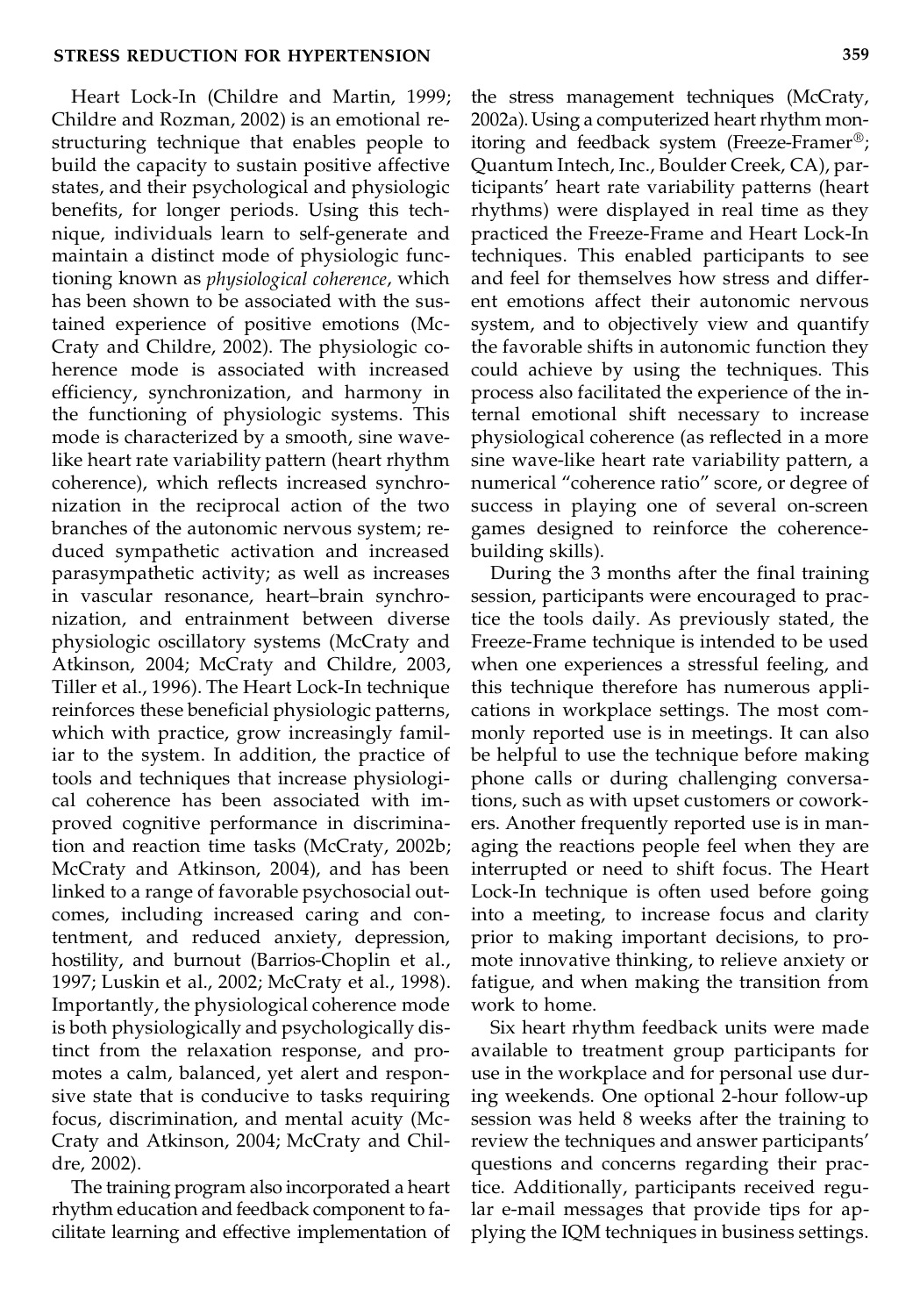Finally, treatment group participants were encouraged to arrange informal meetings among themselves in order to support one another in their continued practice of the tools.

#### *Post-intervention assessment*

Post-intervention BP measurements were obtained 3 months after the completion of the training program, in a series of two sessions spaced 1 week apart. Final BP level was based on the three measurements recorded at each of these two postintervention measurement sessions following the same protocol outlined above. Psychometric data were also collected at the first of these two measurement sessions.

# *Data analysis*

The BP outcomes of the intervention were assessed statistically by analysis of covariance (ANCOVA) with BP change as the outcome variable. To adjust for any effects of baseline BP, age, gender, body mass index, and medication status, these variables were used as covariates in the analysis. Change in BP was defined as 3-month post-training BP minus baseline BP. Significance was set at a value of  $p < 0.05$ . Psychological survey outcomes were also assessed by ANCOVA, with post-intervention score for each scale as the outcome variable and its baseline score as the covariate. In addition, change scores for pre–post psychological and BP outcomes were subject to a correlation analysis.

# **RESULTS**

# *Baseline characteristics*

Table 1 presents baseline demographic and BP characteristics of participants across both groups. The mean age was 46 years (age range, 35–59). The study sample consisted of 9 females (28%) and 23 males (72%). Mean height and weight were 5 feet 9 inches, 200 pounds, and mean body mass index was 29. Mean baseline BP was 129/83 mm Hg. Seventy-eight percent (78%) of the participants were taking antihypertensive medications. Among the baseline characteristics assessed by single-factor analysis of variance (ANOVA), only age differed significantly between the groups (treatment group,  $48.2 \pm 6.5$  years; control group,  $43.1 \pm$ 5.6 years;  $p < 0.05$ ).

# *BP outcomes*

Both groups showed reductions in systolic and diastolic BP over the study period. The reduction in systolic BP in the treatment group was significantly larger than that in the control group ( $p < 0.05$ ). The treatment group demonstrated a mean adjusted reduction of 10.6 mm Hg in systolic BP, compared to a mean adjusted reduction of 3.7 mm Hg in the control group. For diastolic BP, the treatment group showed a mean adjusted reduction of 6.3 mm Hg, while the control group demonstrated a mean adjusted reduction of 3.9 mm Hg. Table 2 and Figure 1 display the systolic and diastolic BP changes in both groups adjusted for baseline BP, age, gender, body mass index, and medication status.

Because of the reductions in BP they were able to achieve using the techniques, three participants in the treatment group who were regularly taking antihypertensive medications were able to reduce their medication usage, with their physicians' approval, during the study period. Of these, one participant was permitted to discontinue medication usage entirely following completion of the study.

# *Psychological and performance outcomes*

*POQA results*. The results of the POQA survey revealed significant improvements in key indicators of both individual well-being and organizational effectiveness in the treatment group 3 months after the IQM program, compared to the control group. Specifically, on measures of individual well-being, the treatment group demonstrated significant increases in Positive Outlook ( $p < 0.01$ ) and Peacefulness  $(p < 0.05)$  and a significant reduction in Stress Symptoms ( $p < 0.05$ ). Furthermore, the trained employees demonstrated significant increases in the work-related scales of Workplace Satisfaction ( $p < 0.05$ ) and Value of Contribution  $(p < 0.001)$ . None of the other scales showed significant differences. Table 3 provides a summary of the POQA results.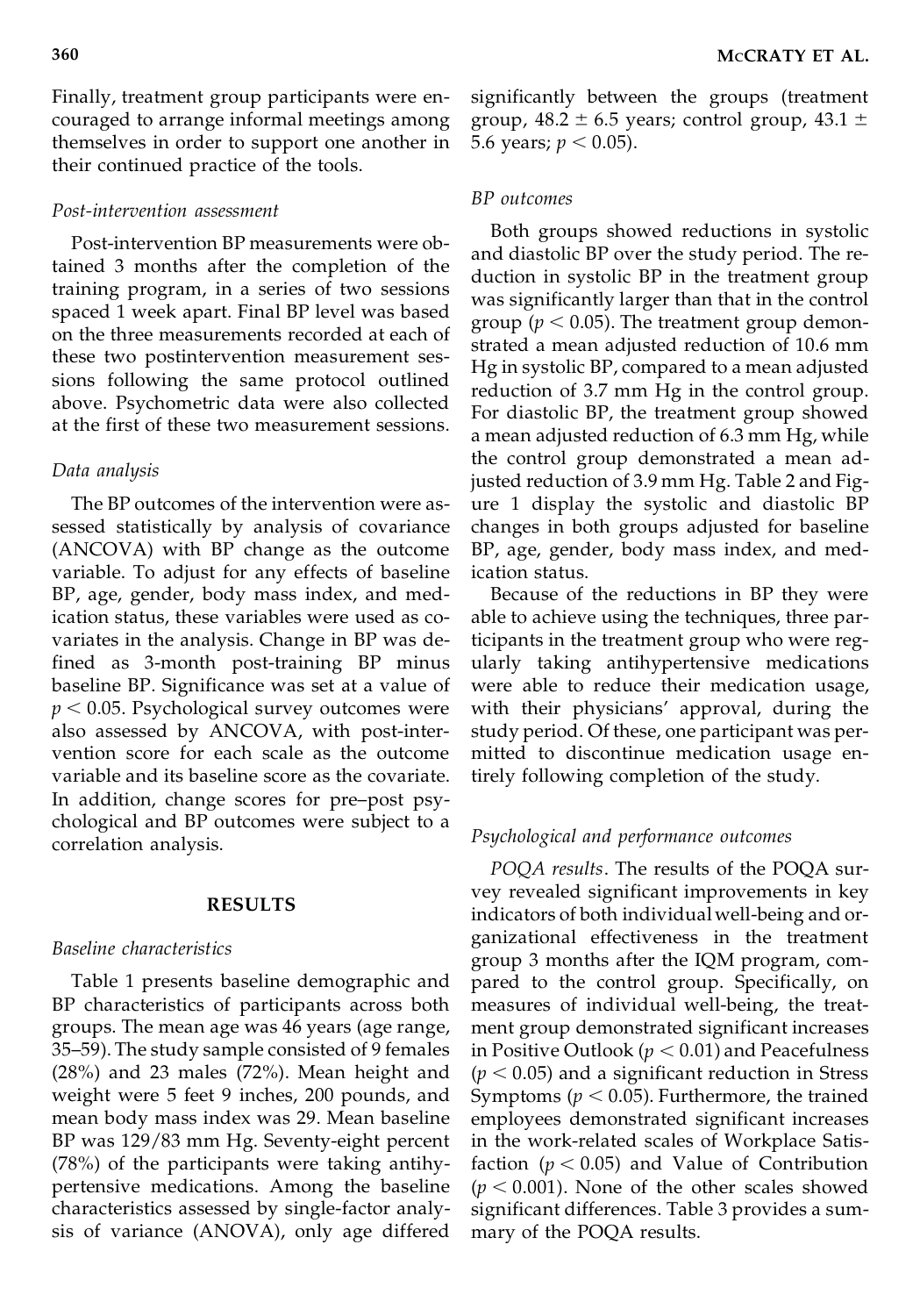|                                                             | Treatment group  | Control group    |        |  |
|-------------------------------------------------------------|------------------|------------------|--------|--|
|                                                             | Mean SD          | Mean SD          | р      |  |
| Age (years)                                                 | $48.2 \pm 6.5$   | $43.1 \pm 5.6$   | < 0.05 |  |
| Gender, % male                                              | $72\%$           | 71%              | ns     |  |
| Height (ft)                                                 | $5.8 \pm 0.3$    | $5.7 \pm 0.4$    | ns     |  |
| Weight (pounds)                                             | $202.7 \pm 46.7$ | $196.9 \pm 38.1$ | ns     |  |
| Body mass index                                             | $29.4 \pm 6.6$   | $28.9 \pm 4.8$   | ns     |  |
| Systolic BP                                                 | $130.4 \pm 11.1$ | $128.1 \pm 8.0$  | ns     |  |
| Diastolic BP                                                | $82.9 \pm 10.2$  | $84.1 \pm 7.6$   | ns     |  |
| Heart rate                                                  | $70.5 \pm 12.6$  | $72.5 \pm 10.3$  | ns     |  |
| Antihypertensive medication status,<br>% taking medications | 78%              | 79%              | ns     |  |

<sup>T</sup>ABLE 1. BASELINE <sup>C</sup>HARACTERISTICS OF <sup>T</sup>REATMENT AND <sup>C</sup>ONTROL <sup>G</sup>ROUPS

BP, blood pressure; SD, standard deviation; ns, not significant.

*BSI results*. The BSI survey revealed a significant reduction in symptoms of depression and phobic anxiety among the treatment group par-0.05). The IQM group also showed a significant reduction in the Global Severity Index score (a reflection of the overall severity of psychological distress) relative to the control group ( $p <$ 0.05). None of the other scales showed significant differences. Pre- and post-intervention BSI scores for both groups are shown in Table 4.

*Correlation analysis*. Correlation analysis of the pre–post change scores (post  $-$  pre) for survey results and BP outcomes revealed a number of significant relationships. The reduction in Stress Symptoms was correlated with the reduction in systolic BP ( $R = 0.44$ ,  $p < 0.05$ ). Reduced Depression was correlated with induction in systolic BP ( $R = 0.44$ ,  $p < 0.05$ ). Re-<br>duced Depression was correlated with in-<br>creased Value of Contribution ( $R = -0.43$ ,  $p <$  An duced Depression was correlated with in-<br>creased Value of Contribution ( $R = -0.43$ ,  $p <$ <br>0.05) and Job Challenge ( $R = -0.39$ ,  $p < 0.05$ ),<br>and with reduced Fatigue ( $R = 0.47$ ,  $n < 0.01$ ) and with reduced Fatigue ( $R = 0.47$ ,  $p < 0.01$ )

ticipants compared to the control group ( $p <$  Depression ( $R = -0.43$ ,  $p < 0.05$ ), and with inand Intention to Quit ( $R = 0.47$ ,  $p < 0.01$ ). Increased Positive Outlook was correlated with and Intention to Quit ( $R = 0.47$ ,  $p < 0.01$ ). Increased Positive Outlook was correlated with reductions in Anger ( $R = -0.49$ ,  $p < 0.01$ ) and Depression ( $R = -0.43$ ,  $n < 0.05$ ) and with in creased Positive Outlook was correlated with<br>reductions in Anger ( $R = -0.49$ ,  $p < 0.01$ ) and<br>Depression ( $R = -0.43$ ,  $p < 0.05$ ), and with in-<br>croased Value of Contribution ( $R = 0.57$ ,  $n <$ creased Value of Contribution ( $R = 0.57$ ,  $p <$ 0.01) and Workplace Satisfaction ( $R = 0.63$ ,  $p <$ 0.01). Increased Value of Contribution was also correlated with improved Supervisor Relations  $(R = 0.57, p < 0.01)$ , increased Workplace Satisfaction ( $R = 0.63$ ,  $p < 0.01$ ), and decreased Intention to Quit ( $R = -0.43$ ,  $p < 0.01$ ). Increased Workplace Satisfaction was also correlated with increased Job Challenge ( $R = 0.77$ ,  $p <$ 0.01), improved Supervisor Relations ( $R = 0.63$ ,  $p < 0.05$ ), and decreased Intention to Quit ( $R =$  $-0.64$ ,  $p < 0.01$ ).

> A correlation analysis between the BSI and POQA survey scales was also performed and revealed significant correlations between the Anxiety scales ( $R = 0.738$ ,  $p < 0.001$ ) and Depression scales ( $R = 0.695$ ,  $p < 0.001$ ) on both instruments, and between the POQA Stress

| TABLE 2. BLOOD PRESSURE CHANGES FROM BASELINE FOR TREATMENT AND CONTROL GROUPS |  |
|--------------------------------------------------------------------------------|--|

|                                     | Treatment group | Control group  |        |
|-------------------------------------|-----------------|----------------|--------|
|                                     | Mean SEM        | Mean SEM       | p      |
| Systolic BP                         |                 |                |        |
| Change, mm Hg                       | $-9.0 \pm 3.0$  | $-5.7 + 3.1$   | < 0.05 |
| Adjusted change, mm Hg <sup>a</sup> | $-10.6 \pm 2.1$ | $-3.7 \pm 2.4$ |        |
| Diastolic BP                        |                 |                |        |
| Change, mm Hg                       | $-5.5 \pm 2.3$  | $-4.9 + 2.3$   | ns     |
| Adjusted change, mm Hg <sup>a</sup> | $-6.3 \pm 1.2$  | $-3.9 \pm 1.4$ |        |

SEM, standard error of the mean; BP, blood pressure; ns, not significant.

<sup>a</sup>Covarying for baseline BP, age, gender, body mass index, and medication status.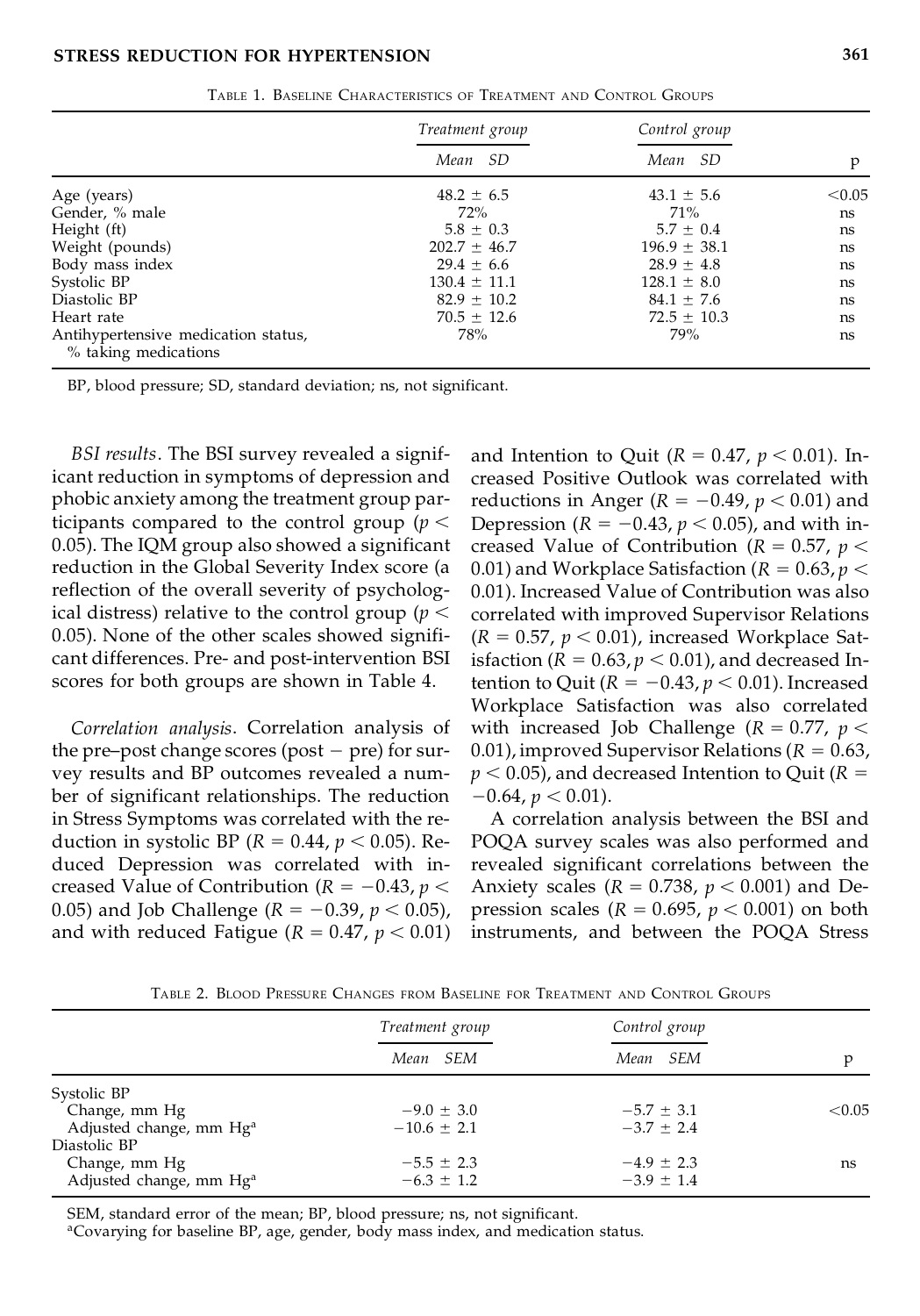

**FIG. 1.** Pre–post blood pressure (BP) changes for treatment and control groups. Line graphs show mean changes in systolic and diastolic BP, adjusted for baseline BP, age, gender, body mass index, and medication status, as measured 3 months post–Inner Quality Management<sup>®</sup> (Institute of HeartMath, Boulder Creek, CA) training.  $*_p$  < 0.05.

Symptoms scale and the Somatization scale of the BSI ( $R = 0.788$ ,  $p < 0.001$ ).

#### **DISCUSSION**

This study demonstrated the feasibility and short-term efficacy of a workplace-based stress reduction program (the IQM program) in the treatment of employees with hypertension. After 3 months of follow-up, the IQM group significantly reduced systolic BP compared to a control group. The treatment group also exhibited a reduction in diastolic BP; however, this reduction did not achieve statistical significance because of a parallel but smaller reduction in diastolic BP in the control group. Concurrent reductions in measures of emotional distress and improvements in psychological well-being were also observed in the treatment group. Finally, the favorable changes in BP and psychological measures were accompanied by organizationally relevant improvements in workplace satisfaction and perceived

value of work contribution, suggesting that the intervention was effective in facilitating attitude changes that not only affect the individual, but may also influence the dynamics of the workplace environment.

There were a number of scales that did not significantly improve. It is unclear as to why some of these scales, such as anger, fatigue, and anxiety, did not show significant improvements, given that these scales have significantly improved in previous workplace studies that assessed the psychological impact of the IQM intervention (Barrios-Choplin et al., 1997, 1999; Childre and Cryer, 2000). The lack of significant change in the current study may be because of the fact that the control group also demonstrated improvements in these scales, although the intervention group's changes were larger than those of the control group. The improvements in control group participants may have been caused by other workplace factors and/or driven by the increased attention, contact, and awareness of their physical and emotional health afforded by their participation in the study.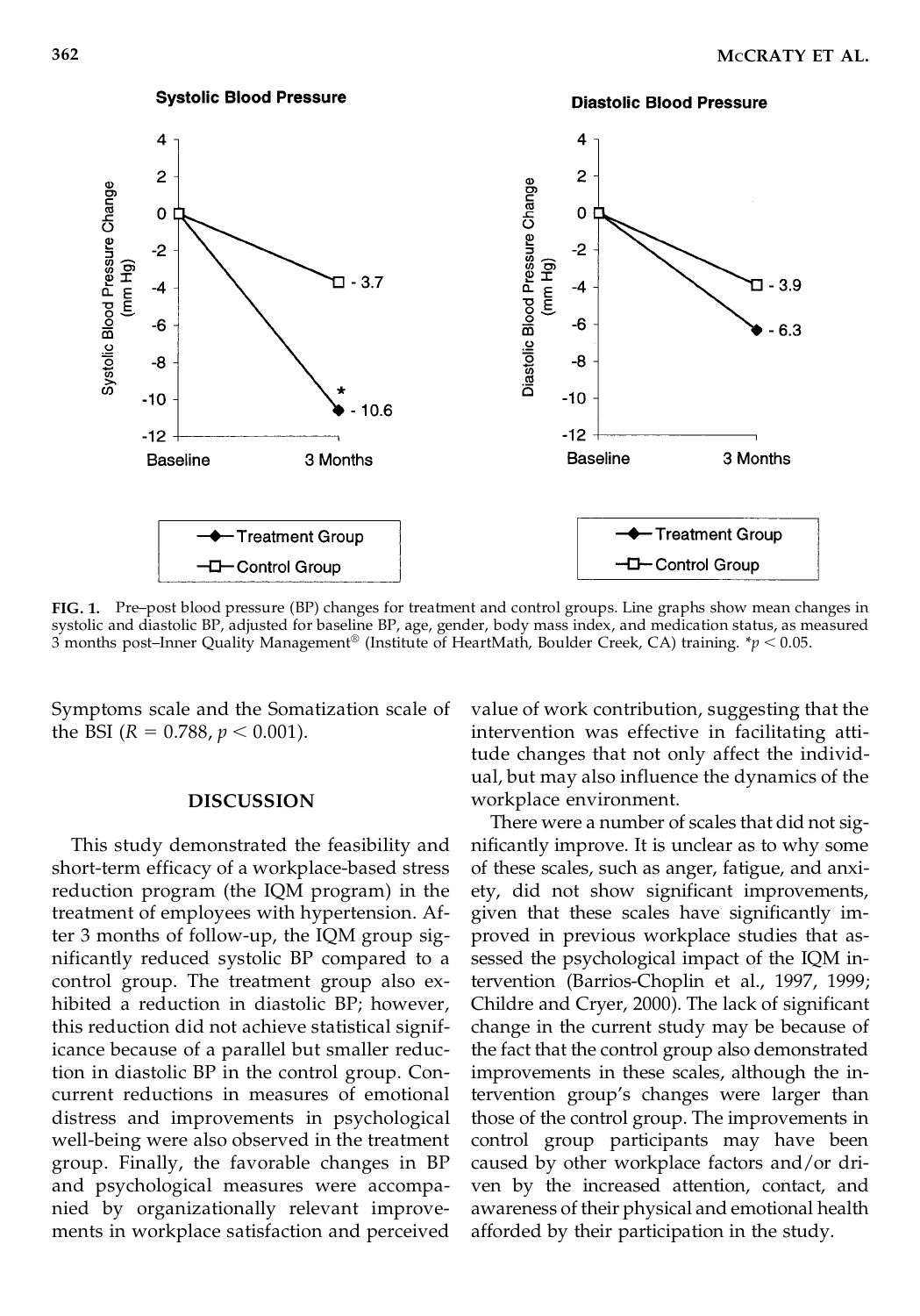# **STRESS REDUCTION FOR HYPERTENSION 363**

|                             | Treatment group |      |      |      |      | Control group |      |      |             |         |
|-----------------------------|-----------------|------|------|------|------|---------------|------|------|-------------|---------|
|                             | Pre             |      | Post |      | Pre  |               | Post |      |             |         |
|                             | Mean            | SD   | Mean | SD   | Mean | SD            | Mean | SD   | Effect size | $\rm p$ |
| Stress symptoms             | 2.42            | 0.81 | 1.95 | 0.60 | 2.77 | 0.68          | 2.55 | 0.68 | $-0.36$     | < 0.05  |
| Anger                       | 2.04            | 0.84 | 1.61 | 0.49 | 2.14 | 0.63          | 2.00 | 0.79 | $-0.42$     | ns      |
| Resentfulness               | 2.28            | 0.71 | 2.14 | 0.58 | 2.55 | 0.66          | 2.47 | 0.90 | $-0.07$     | ns      |
| Anxiety                     | 2.53            | 1.06 | 2.06 | 0.81 | 2.76 | 0.74          | 2.59 | 1.08 | $-0.32$     | ns      |
| Depression                  | 1.84            | 0.64 | 1.54 | 0.52 | 2.21 | 0.61          | 2.19 | 1.03 | $-0.37$     | ns      |
| Fatigue                     | 2.67            | 1.15 | 2.28 | 0.89 | 3.15 | 1.01          | 3.00 | 0.86 | $-0.23$     | ns      |
| Positive outlook            | 4.16            | 1.02 | 4.78 | 0.80 | 4.39 | 1.17          | 4.40 | 1.03 | 0.60        | < 0.01  |
| Easygoingness               | 4.41            | 1.03 | 4.75 | 0.81 | 4.99 | 0.67          | 5.00 | 0.65 | 0.40        | ns      |
| Peacefulness                | 3.22            | 1.09 | 3.96 | 0.94 | 3.10 | 0.96          | 3.13 | 0.81 | 0.74        | < 0.05  |
| Spouse or partner support   | 4.68            | 0.97 | 4.94 | 0.79 | 4.68 | 1.17          | 4.42 | 1.63 | 0.44        | ns      |
| Workplace satisfaction      | 4.41            | 1.06 | 4.58 | 0.91 | 4.50 | 0.94          | 4.05 | 0.97 | 0.64        | < 0.05  |
| Value of contribution       | 4.21            | 0.87 | 4.94 | 0.54 | 4.64 | 0.89          | 4.25 | 0.98 | 1.35        | < 0.001 |
| Time pressure               | 3.78            | 0.99 | 3.79 | 0.96 | 3.67 | 1.44          | 3.40 | 0.99 | 0.24        | ns      |
| Supervisor relations        | 4.51            | 0.99 | 4.62 | 1.09 | 4.35 | 0.96          | 3.97 | 1.38 | 0.44        | ns      |
| Communication effectiveness | 3.87            | 0.96 | 4.13 | 0.88 | 3.77 | 1.16          | 3.57 | 1.28 | 0.43        | ns      |
| Freedom of expression       | 4.38            | 1.11 | 4.41 | 0.90 | 4.29 | 1.27          | 4.43 | 1.09 | $-0.11$     | ns      |
| Goal clarity                | 4.18            | 1.04 | 4.41 | 1.02 | 3.54 | 1.10          | 3.71 | 1.20 | 0.05        | ns      |
| Job challenge               | 4.12            | 1.25 | 4.34 | 1.18 | 3.71 | 1.32          | 3.36 | 1.42 | 0.45        | ns      |
| Intention to quit           | 2.29            | 1.28 | 2.38 | 1.26 | 3.00 | 1.43          | 3.39 | 1.79 | $-0.21$     | ns      |

<sup>T</sup>ABLE 3. PERSONAL AND <sup>O</sup>RGANIZATIONAL <sup>Q</sup>UALITY <sup>A</sup>SSESSMENT <sup>P</sup>RE–POST <sup>S</sup>CORES FOR <sup>T</sup>REATMENT AND <sup>C</sup>ONTROL <sup>G</sup>ROUPS

SD, standard deviation; ns, not significant.

The results of this study confirm data from previous case studies suggesting that the IQM techniques are effective in reducing BP in hypertensive individuals within a relatively short period of time (Barrios-Choplin et al., 1997; Mc-Craty et al., 2001; A.D. Watkins\*). The BP reductions achieved in this study compare favorably with those associated with other treatment approaches, both pharmacologic and nonpharmacologic. For example, the reduction in BP of approximately 11/6 mm Hg obtained with the IQM program in this relatively short-term study is similar in magnitude to the average reduction in BP reported in a meta-analysis of controlled trials of antihypertensive drug therapy of several years' duration (Collins et al.,

| TABLE 4. BRIEF SYMPTOM INVENTORY PRE-POST SCORES FOR TREATMENT AND CONTROL GROUPS |  |
|-----------------------------------------------------------------------------------|--|

|                                 | Treatment group |           |       |           | Control group |       |       |           |             |        |
|---------------------------------|-----------------|-----------|-------|-----------|---------------|-------|-------|-----------|-------------|--------|
|                                 | Pre             |           | Post  |           | Pre           |       | Post  |           |             |        |
|                                 | Mean            | <i>SD</i> | Mean  | <b>SD</b> | Mean          | SD    | Mean  | <b>SD</b> | Effect size | p      |
| Somatization                    | 0.53            | 0.46      | 0.35  | 0.42      | 0.62          | 0.46  | 0.55  | 0.54      | $-0.22$     | ns     |
| Obsessive-compulsive            | 0.92            | 0.72      | 0.64  | 0.39      | 0.97          | 0.67  | 0.93  | 0.69      | $-0.39$     | ns     |
| Interpersonal sensitivity       | 0.68            | 0.62      | 0.29  | 0.33      | 0.79          | 0.71  | 0.59  | 0.62      | $-0.32$     | ns     |
| Depression                      | 0.51            | 0.59      | 0.23  | 0.27      | 0.51          | 0.40  | 0.61  | 0.68      | $-0.74$     | < 0.05 |
| Anxiety                         | 0.52            | 0.43      | 0.30  | 0.30      | 0.88          | 0.46  | 0.57  | 0.35      | 0.24        | ns     |
| Hostility                       | 0.46            | 0.44      | 0.24  | 0.26      | 0.40          | 0.26  | 0.36  | 0.36      | $-0.52$     | ns     |
| Phobic anxiety                  | 0.13            | 0.19      | 0.02  | 0.07      | 0.23          | 0.33  | 0.16  | 0.21      | $-0.17$     | < 0.05 |
| Paranoid ideation               | 0.43            | 0.55      | 0.25  | 0.38      | 0.74          | 0.53  | 0.80  | 0.86      | $-0.40$     | ns     |
| Psychoticism                    | 0.26            | 0.32      | 0.14  | 0.28      | 0.39          | 0.36  | 0.29  | 0.29      | $-0.05$     | ns     |
| Global severity index           | 0.51            | 0.35      | 0.29  | 0.23      | 0.61          | 0.34  | 0.53  | 0.36      | $-0.44$     | < 0.05 |
| Positive symptom distress index | 1.34            | 0.34      | 1.19  | 0.16      | 1.34          | 0.25  | 1.31  | 0.31      | $-0.43$     | ns     |
| Positive symptom total          | 18.11           | 10.21     | 12.35 | 8.77      | 22.93         | 10.22 | 20.00 | 11.46     | $-0.28$     | ns     |

SD, standard deviation; ns, not significant.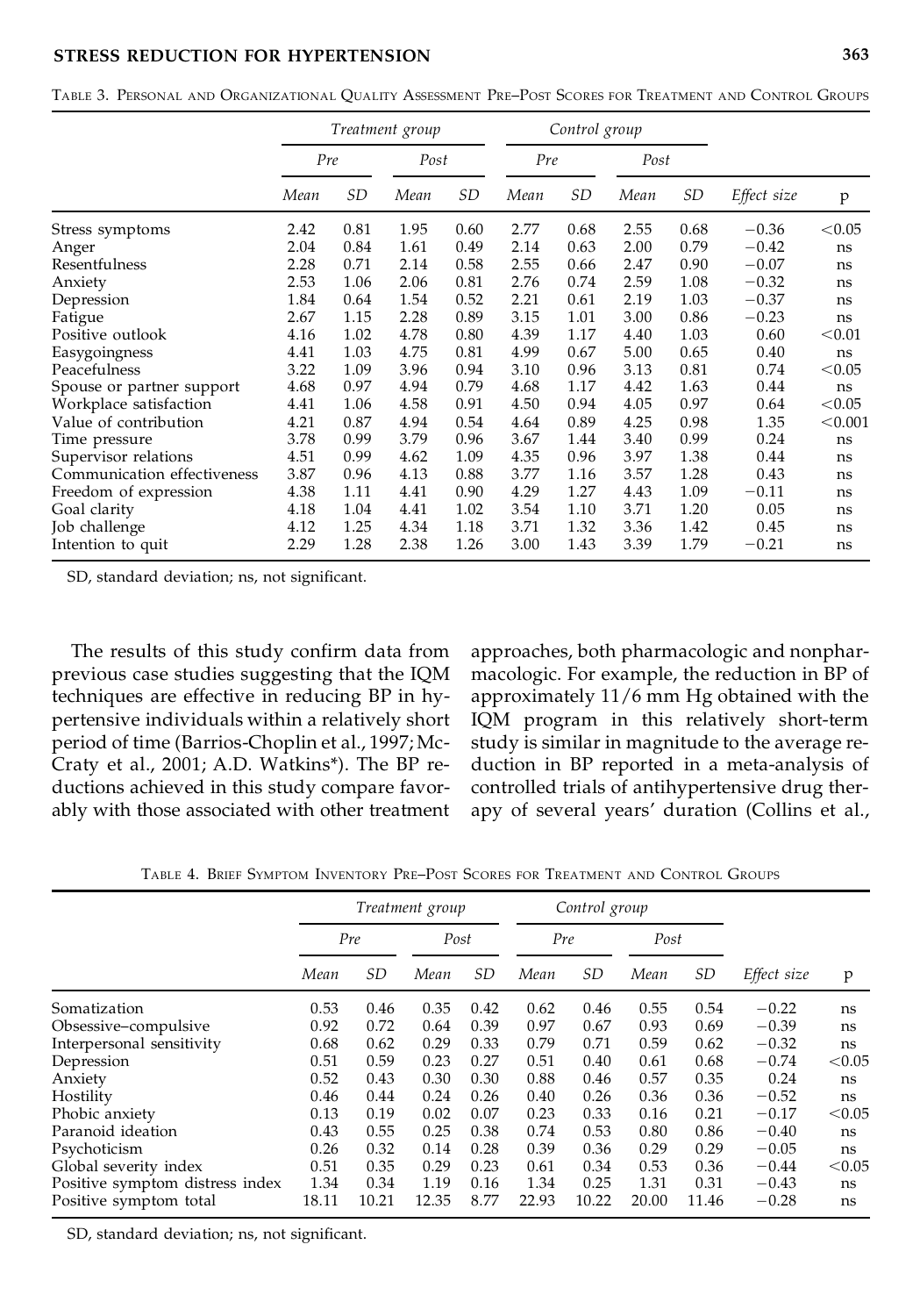1990). This is approximately twice the average BP reduction associated with interventions that target physical risk factors, such as weight loss (20 pounds) (MacMahon et al., 1987), maintaining a low-salt diet (Cutler et al., 1991), or exercise training (World Hypertension League, 1991).

Evidence suggests that the BP reductions of the magnitude measured in the present study are also clinically meaningful, and, if sustained, should be expected to significantly reduce morbidity and mortality from stroke, cardiovascular, and coronary diseases in the long term. For example, a meta-analysis of randomized trials of antihypertensive treatment, with BP reductions similar to the present trial, found that cardiovascular mortality decreased 22%, stroke mortality 33%, and coronary mortality 26% (Thijs et al., 1992). Furthermore, research indicates that reducing systolic BP by 10 mm Hg in midlife lowers the risk of later impairment of cognitive function by 7%–9% (Launer et al., 1995).

The magnitude of BP reduction achieved in this study is particularly notable given the relatively low pre-treatment BP levels (129/83 mm Hg) in this subject population, which are attributable to the high percentage of subjects taking antihypertensive medications (nearly 80% of subjects). A meta-analysis of 75 controlled clinical trials of relaxation-based stress management treatments for hypertension showed that initial BP level is strongly predictive of subsequent change, with treatments that started with high initial BP levels producing greater reductions (Jacob et al., 1991). Similarly, another review of the literature on stress management approaches has been suggested that low pre-treatment pressure may tend to obscure differences between treatment and control conditions (McCaffrey and Blanchard, 1985). Thus, the magnitude of the blood pressure reductions observed in the present study suggests that the IQM program was a potent intervention, capable of producing clinically meaningful BP reductions in a subject population with relatively low initial BP values, changes that were evident over and above the effects of antihypertensive medication. It is therefore likely that an even greater BP reduction could be expected if this program were delivered to a population with higher starting BP values.

This study also demonstrated significant reductions in psychological distress in employees and improvements in emotional well-being. Of particular relevance to the organization is the significant reduction in symptoms of depression. Depression has been associated with substantially greater overall productivity losses to the organization than most physical diseases (Burton et al., 1999). Studies have also linked depression to serious long-term health risks, including increased risk of heart attacks, death from cardiovascular disease and stroke, as well as all-cause mortality. Importantly, these associations have been shown for self-reported depressive symptoms, similar to those assessed in the present investigation, and not merely clinical levels of depression (Barefoot and Schroll, 1996; Everson et al., 1998; Frasure-Smith et al., 1995). Conversely, studies have shown that reducing depression results in a significant reduction in work disability and improvement in work performance (Berndt et al., 1998). In the present investigation, reduced depression was found to correlate with a number of favorable workplace-relevant changes, including increased perceived job challenge and value of work contribution, and decreased fatigue and intention to leave the organization.

Also worthy of mention is the significant increase in positive outlook experienced by the treatment group in this study. Psychological and organizational research has recently highlighted not only the reduction of negative affect but also the cultivation of positive feelings and attitudes as an important means to enhance human potential and boost organizational performance (Baron, 1993; Fredrickson, 2000a; Fredrickson, 2000b; Staw et al., 1994). Even modest increases in positive affect have been found to produce improvements in a number of organizationally relevant outcomes, including cognitive flexibility, innovation and creative problem-solving, motivation, decision making, memory, prosocial behavior, and bargaining and negotiation processes (for a review, see Isen, 1999). Positive affect has also been predicted to be a precursor to organizational spontaneity (George and Brief, 1992) and has been linked with increased employee productivity (Wright and Staw, 1999); increased helpfulness toward customers (George, 1991, 1998) and co-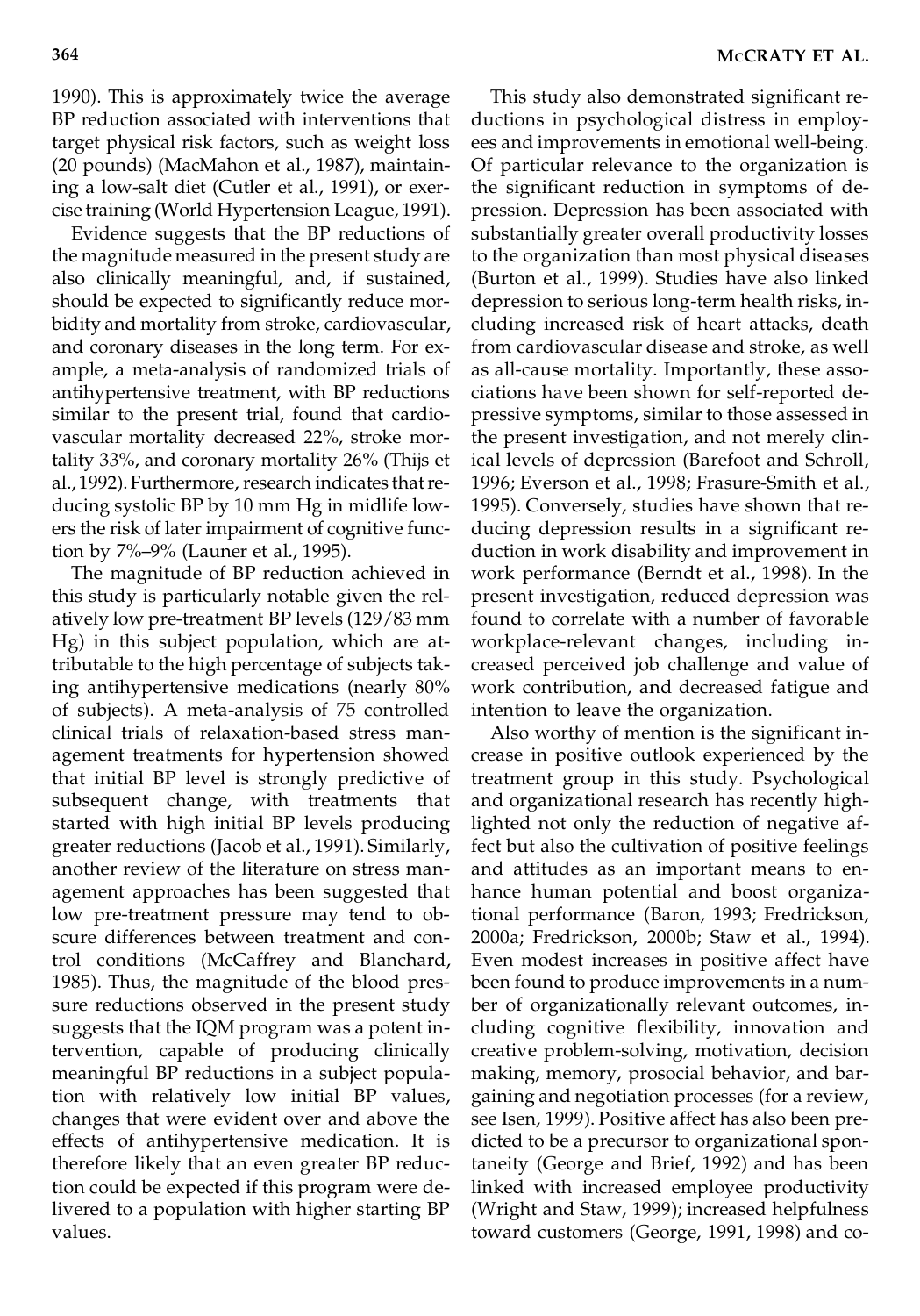# **STRESS REDUCTION FOR HYPERTENSION 365**

workers (George and Brief, 1992); improved job performance (Staw and Barsade, 1993; Wright and Staw, 1999), job satisfaction (Woodward and Chen, 1994), job achievement (Staw et al., 1994); and reduced absenteeism (Iverson et al., 1998) and organizational conflict (Baron, 1993). Furthermore, recent research suggests that positive attitudes among employees are important drivers of profitability (Maister, 2001). In the present study, correlations were noted between increases in employee positive outlook and increased value of contribution and workplace satisfaction.

As a positive emotion-focused intervention, the IQM program teaches employees practical tools and techniques that enable them to reduce stress while systematically increasing their experience of positive feelings and attitudes such as appreciation and care in their day-to-day work and personal lives, thereby improving both well-being and performance. The virtual lack of change in the positive outlook scale among control group employees in this study suggests that spontaneous improvements in employee positive attitudes may be rare, and underscores the need for practical interventions that focus on increasing the prevalence of positive emotions and attitudes in the workplace environment.

The concurrent decreases in BP, reductions in measures of emotional distress, and improvements in psychological well-being observed in the treatment group in this study point to the possibility that by learning to manage stress more effectively and decrease negative emotional arousal, employees were able to self-generate measurable and significant changes in their physiology and health status. In particular, the correlation shown between the significant reductions in systolic BP and stress symptoms provides support for this hypothesis. Although no further correlations between changes in psychological and BP measures were identified in this study, future larger and longer-term studies could be designed to further and more thoroughly investigate the potential relationships between BP reductions and specific psychosocial changes.

This study adds to the growing body of data suggesting that nonpharmacologic interventions that focus on reducing stress and nega-

tive emotional arousal can be effective in reducing high BP and improving well-being in hypertensive individuals (Chesney et al., 1987; Johnston, 1991; Linden and Chambers, 1994; Linden et al., 2001; Schneider et al., 1995; Weiss, 1988). Although similar in some respects to other stress management strategies that have been used in the treatment of hypertension, the intervention employed in this study can also be distinguished from other previously tested interventions in several key ways. First, in contrast to techniques that aim to promote relaxation or alter cognitive processes, the IQM techniques focus primarily on instilling an emotional shift through the activation of positive feeling states. Second, as a result of their positive emotional focus, the IQM techniques are also distinct in their capacity to readily induce the physiological coherence mode, which encompasses beneficial aspects of the relaxation response (e.g., reduced sympathetic activation and increased parasympathetic activity), but also provides additional physiologic and psychological benefits not typically associated with relaxation (e.g., increased synchronization in autonomic nervous system activity, increased vascular resonance and physiologic entrainment, and improved mental clarity and cognitive performance) (McCraty and Atkinson, 2004; McCraty and Childre, 2002; McCraty and Childre, 2003). Third, the IQM program is unique in combining training in positive emotion-focused techniques with heart rate variability feedback, a relatively new type of biofeedback that has been shown to be effective in numerous clinical populations (Lehrer et al., 2000; McCraty, 2002a; Vaschillo et al., 2002). This aspect of the program offers individuals immediate positive feedback and validation of the techniques' effectiveness at the physiologic level, thus increasing motivation to practice. Furthermore, the heart rhythm feedback system utilized in this portion of the intervention is particularly adapted for use in the workplace environment because it uses a simple fingertip pulse sensor as a monitoring device and is intended as a self-educational system that can be used effectively without the aid of a health care practitioner. Finally, unlike a number of other stress management treatments for hypertension that have been reported in the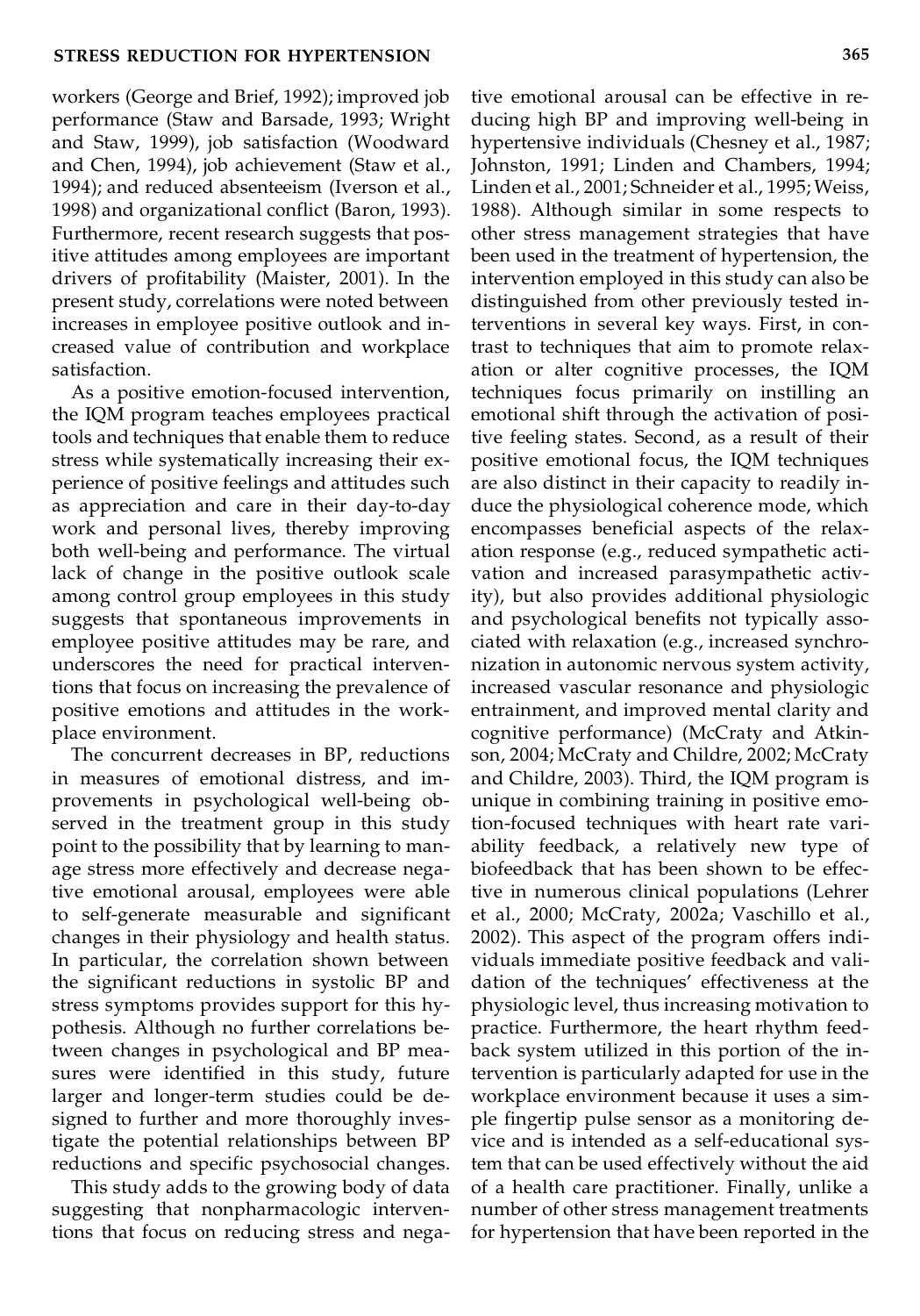literature, the IQM program is specifically designed as a workplace-based intervention. As such, a significant portion of the program emphasizes applications of the tools and techniques learned in day-to-day work situations to improve workplace-related dynamics, performance, and business processes.

For practical application in the workplace, the IQM program is intentionally designed as a relatively short program (totaling 16 hours of training over the course of 2 weeks), delivered in a group format. Interestingly, despite the relatively brief time spent in formal training sessions, reports from the company suggest that the trained employees were highly motivated to continue to practice the techniques on their own, as evidenced in the large number of participants who signed up to use the heart rhythm feedback units throughout the study period (post-training heart rhythm feedback practice was optional and therefore not required of participants). Although there are data suggesting that individualized stress management approaches are generally more effective than most standardized approaches in the treatment of hypertension (Linden and Chambers, 1994), in some cases, time and cost constraints may limit the feasibility of the delivery of individualized psychological therapy to members of an employee population. This study suggests that shorter, group-formatted interventions that are adaptable to workplace delivery can also be effective in reducing high BP in a relatively brief period of time and with minimal structured intervention.

The limitations of this study include its relatively small sample size and lack of a placebo control. It is also possible that the favorable outcomes measured may have been influenced by factors other than the intervention alone. For example, the program may have motivated the treatment group to adhere more strictly to their antihypertensive medications, or increased social support from peers who were also participating in the program could have played a role in the observed BP reductions. There is also an inherent limitation in the use of self-report as a measure of psychological outcomes. Nevertheless, the magnitude of the changes generated warrant further investigation.

If a larger controlled study can replicate

these pilot data, this would suggest that brief, workplace-based, positive emotion-focused stress management programs can be a practical and cost-effective strategy for reducing high blood pressure among employees and promoting a healthier and more productive workforce.

If its effectiveness is confirmed, the approach utilized in this study may help to establish a practical model that can be easily duplicated and expanded to make the benefits of this program available to larger populations. Further potential advantages, which could be assessed in future investigations, might include reduced medication usage, enhanced compliance, improved quality of life, and reduced health care costs. Such interventions may also potentially reduce significant losses to the organization as a result of cognitive decline, performance impairment, cardiovascular morbidity, and premature mortality, adverse outcomes which have been associated with sustained hypertension and chronic emotional stress. Thus, used alone or in association with other approaches, the IQM program could potentially reduce the risk and the cost to the employer of employee hypertension, stress, and negative emotional states.

## **REFERENCES**

- Ashby FG, Isen AM, Turken AU. A neuropsychological theory of positive affect and its influence on cognition. Psychol Rev 1999;106:529–550.
- Ayala C, Greenlund KJ, Croft JB, Neff LJ, Dai S, Zheng ZJ, Casper ML, Keenan NL, Mensah GA. State-specific trends in self-reported blood pressure screening and high blood pressure—United States, 1991–1999. Morb Mortal Weekly Rep 2002;51:456–460.
- Barefoot JC, Schroll M. Symptoms of depression, acute myocardial infarction, and total mortality in a community sample. [Circulation 1996;93:1976–1980.](http://giorgio.ingentaselect.com/nw=1/rpsv/cgi-bin/linker?ext=a&reqidx=/0009-7322^281996^2993L.1976[aid=2830516])
- Baron RA. Affect and organizational behavior: When and why feeling good (or bad) matters. In: Murnighan K, ed. Social Psychology in Organizations: Advances in Theory. New York: Prentice Hall, 1993:63–88.
- Barrios-Choplin B, Atkinson M. Personal and Organizational Quality Assessment. Boulder Creek, CA: Heart-Math Research Center, Institute of HeartMath, 2000.
- Barrios-Choplin B, McCraty R, Cryer B. An inner quality approach to reducing stress and improving physical and emotional wellbeing at work. [Stress Med 1997;13:193–201.](http://giorgio.ingentaselect.com/nw=1/rpsv/cgi-bin/linker?ext=a&reqidx=/0748-8386^281997^2913L.193[aid=4945527])
- Barrios-Choplin B, McCraty R, Sundram J, Atkinson M. The Effect of Employee Self-Management Training on Personal and Organizational Quality. Boulder Creek, CA: HeartMath Research Center, Institute of Heart-Math, Publication No. 99–083, 1999.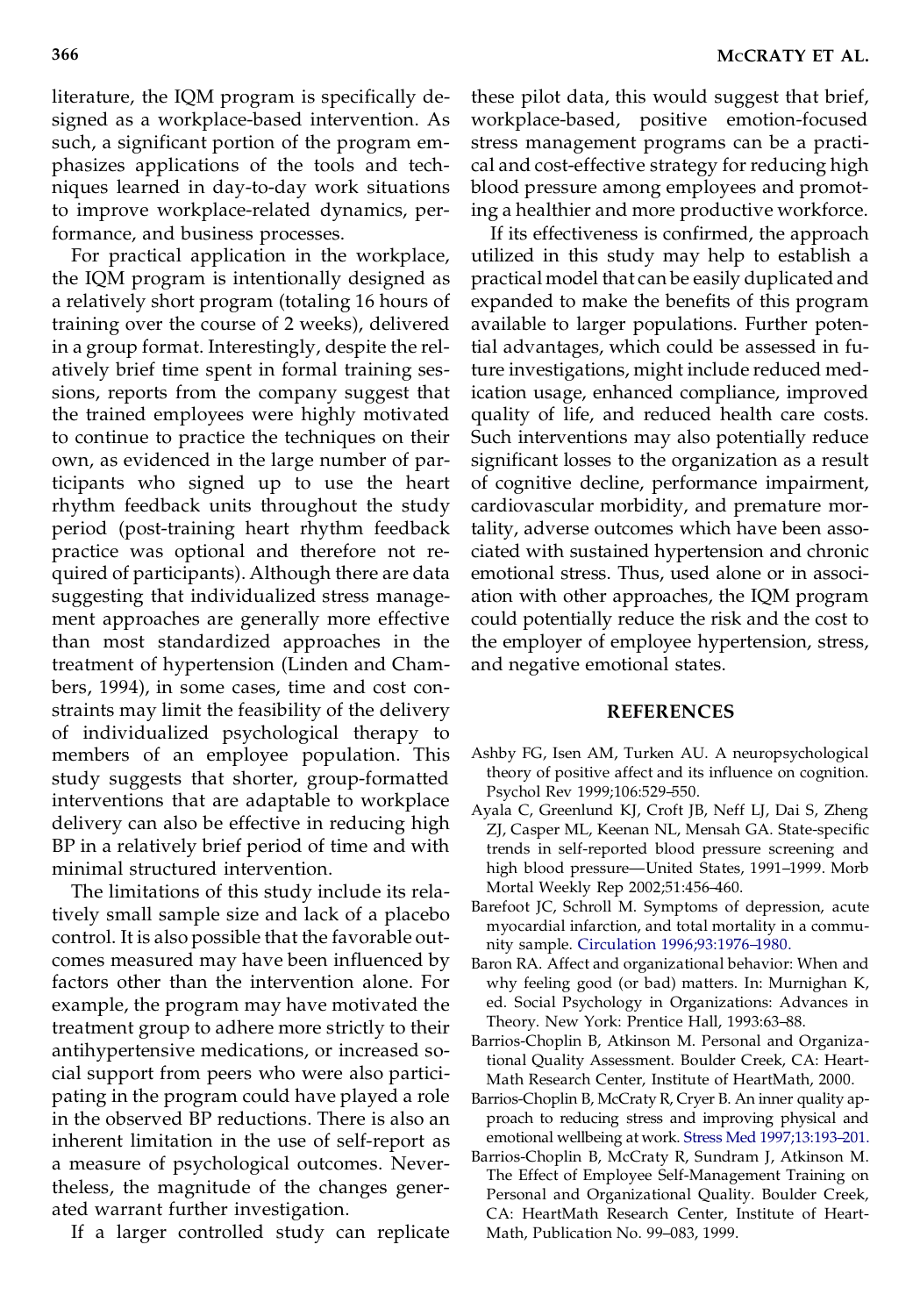# **STRESS REDUCTION FOR HYPERTENSION 367**

- Berndt ER, Finkelstein SN, Greenberg PE, Howland RH, Keith A, Rush AJ, Russell J, Keller MB. Workplace performance effects from chronic depression and its treatment. [J Health Econ 1998;17:511–535.](http://giorgio.ingentaselect.com/nw=1/rpsv/cgi-bin/linker?ext=a&reqidx=/0167-6296^281998^2917L.511[aid=4945528])
- Blakeslee TR. The Attitude Factor: Extend Your Life by Changing the Way You Think. London: Thorsons/ HarperCollins, 1997.
- Burton WN, Conti DJ, Chen CY, Schultz AB, Edington DW. The role of health risk factors and disease on worker productivity. [J Occup Environ Med 1999;41:](http://giorgio.ingentaselect.com/nw=1/rpsv/cgi-bin/linker?ext=a&reqidx=/1076-2752^281999^2941L.863[aid=4945529]) [863–877.](http://giorgio.ingentaselect.com/nw=1/rpsv/cgi-bin/linker?ext=a&reqidx=/1076-2752^281999^2941L.863[aid=4945529])
- Carnevale PJD, Isen AM. The influence of positive affect and visual access on the discovery of integrative solutions in bilateral negotiations. Organizational Behav Hum Decis Proc 1986;37:1–13.
- Charlesworth EA, Williams BJ, Baer PE. Stress management at the worksite for hypertension: Compliance, cost-benefit, health care and hypertension-related variables. [Psychosomat Med 1984;46:387–397.](http://giorgio.ingentaselect.com/nw=1/rpsv/cgi-bin/linker?ext=a&reqidx=/0033-3174^281984^2946L.387[aid=4945531])
- Chesney MA, Agras WS, Benson H, Blumenthal JA, Engel BT, Foreyt JP, Kaufmann PG, Levenson RM, Pickering TG, Randall WC, Schwartz PJ. Nonpharmacologic approaches to the treatment of hypertension. Circulation 1987;76(1 Pt 2):I104–I109.
- Childre D. Freeze-Frame: A Scientifically Proven Technique for Clear Decision Making and Improved Health. Boulder Creek, CA: Planetary Publications, 1998.
- Childre D, Cryer B. From Chaos to Coherence: The Power to Change Performance. Boulder Creek, CA: Planetary, 2000.
- Childre D, Martin H. The HeartMath Solution. San Francisco: HarperSanFrancisco, 1999.
- Childre D, Rozman D. Overcoming Emotional Chaos: Eliminate Anxiety, Lift Depression and Create Security in Your Life. San Diego: Jodere Group, 2002.
- Collins R, Peto R, MacMahon S, Hebert P, Fiebach NH, Eberlein KA, Godwin J, Qizilbash N, Taylor JO, Hennekens CH. Blood pressure, stroke, and coronary heart disease. Part 2, Short-term reductions in blood pressure: Overview of randomised drug trials in their epidemiological context. [Lancet 1990;335:827–838.](http://giorgio.ingentaselect.com/nw=1/rpsv/cgi-bin/linker?ext=a&reqidx=/0140-6736^281990^29335L.827[aid=185386])
- Cooperrider DL, Whitney D. A positive revolution in change: Appreciative inquiry. In: Golembiewski RT, ed. Handbook of Organizational Behavior, 2nd ed. New York: Marcel Dekker, 2000:611–629.
- Cutler JA, Follmann D, Elliott P, Suh I. An overview of randomized trials of sodium reduction and blood pressure. Hypertension 1991;17(Suppl I):I27–I33.
- Danner DD, Snowdon DA, Friesen WV. Positive emotions in early life and longevity: Findings from the nun study. [J Pers Soc Psychol 2001;80:804–813.](http://giorgio.ingentaselect.com/nw=1/rpsv/cgi-bin/linker?ext=a&reqidx=/0022-3514^282001^2980L.804[aid=4945532])
- Derogatis L. Brief Symptom Inventory. Minneapolis: National Computer Systems, 1993.
- Everson SA, Roberts RE, Goldberg DE, Kaplan GA. Depressive symptoms and increased risk of stroke mortality over a 29-year period. [Arch Intern Med 1998;158:](http://giorgio.ingentaselect.com/nw=1/rpsv/cgi-bin/linker?ext=a&reqidx=/0003-9926^281998^29158L.1133[aid=2288444]) [1133–1138.](http://giorgio.ingentaselect.com/nw=1/rpsv/cgi-bin/linker?ext=a&reqidx=/0003-9926^281998^29158L.1133[aid=2288444])
- Frasure-Smith N, Lesperance F, Talajic M. Depression and 18-month prognosis after myocardial infarction. [Circu](http://giorgio.ingentaselect.com/nw=1/rpsv/cgi-bin/linker?ext=a&reqidx=/0009-7322^281995^2991L.999[aid=187373])[lation 1995;91:999–1005.](http://giorgio.ingentaselect.com/nw=1/rpsv/cgi-bin/linker?ext=a&reqidx=/0009-7322^281995^2991L.999[aid=187373])
- Fredrickson BL. Cultivating positive emotions to optimize health and well-being. Prevention and Treatment. Online document at: journals.apa.org/prevention/volume3/pre0030001a.html 2000a:3.
- Fredrickson BL. Why positive emotions matter in organizations: Lessons from the broaden-and-build model. Psychologist-Manager's J 2000b;4:131–142.
- George JM. State or trait: Effects of positive mood on prosocial behavior at work. J Appl Psychol 1991;76:299– 307.
- George JM. Salesperson mood at work: Implications for helping customers. J Person Selling Sales Manage 1998; 18:23–30.
- George JM, Brief AP. Feeling good—doing good: A conceptual analysis of the mood at work–organizational spontaneity relationship. Psychol Bull 1992;112:310– 329.
- Goetzel RZ, Anderson DR, Whitmer RW, Ozminkowski RJ, Dunn RL, Wasserman J. The relationship between modifiable health risks and health care expenditures. An analysis of the multi-employer HERO health risk and cost database. The Health Enhancement Research Organization (HERO) Research Committee. [J Occup](http://giorgio.ingentaselect.com/nw=1/rpsv/cgi-bin/linker?ext=a&reqidx=/1076-2752^281998^2940L.843[aid=4945535]) [Environ Med 1998;40:843–854.](http://giorgio.ingentaselect.com/nw=1/rpsv/cgi-bin/linker?ext=a&reqidx=/1076-2752^281998^2940L.843[aid=4945535])
- Guzzetti S, Piccaluga E, Casati R, Cerutti S, Lombardi F, Pagani M, Malliani A. Sympathetic predominance in essential hypertension: A study employing spectral analysis of heart rate variability. [J Hypertens 1988;6:](http://giorgio.ingentaselect.com/nw=1/rpsv/cgi-bin/linker?ext=a&reqidx=/0263-6352^281988^296L.711[aid=2640981]) [711–717.](http://giorgio.ingentaselect.com/nw=1/rpsv/cgi-bin/linker?ext=a&reqidx=/0263-6352^281988^296L.711[aid=2640981])
- Henry JP, Stephens PM, Ely DL. Psychosocial hypertension and the defence and defeat reactions. [J Hypertens](http://giorgio.ingentaselect.com/nw=1/rpsv/cgi-bin/linker?ext=a&reqidx=/0263-6352^281986^294L.687[aid=4945536]) [1986;4:687–697.](http://giorgio.ingentaselect.com/nw=1/rpsv/cgi-bin/linker?ext=a&reqidx=/0263-6352^281986^294L.687[aid=4945536])
- Hypertension Detection and Follow-up Program Cooperative Group. Five-year findings of the hypertension detection and follow-up program. I. Reduction in mortality of persons with high blood pressure, including mild hypertension. [JAMA 1979;242:2562–2571.](http://giorgio.ingentaselect.com/nw=1/rpsv/cgi-bin/linker?ext=a&reqidx=/0098-7484^281979^29242L.2562[aid=1185612])
- Isen AM. On the relationship between affect and creative problem solving. In: Russ SW, ed. Affect, Creative Experience, and Psychological Adjustment. Philadelphia: Brunner/Mazel, 1998:3–17.
- Isen AM. Positive affect. In: Dalgleish T, Power M, eds. Handbook of Cognition and Emotion. New York: John Wiley & Sons, 1999:522–539.
- Isen AM. Positive affect and decision making. In: Lewis M, Haviland-Jones J, eds. Handbook of Emotions, 2nd ed., New York: Guilford Press, 2000:417–435.
- Isen AM, Daubman KA, Nowicki GP. Positive affect facilitates creative problem solving. [J Pers Soc Psychol](http://giorgio.ingentaselect.com/nw=1/rpsv/cgi-bin/linker?ext=a&reqidx=/0022-3514^281987^2952L.1122[aid=1388628]) [1987;52:1122–1131.](http://giorgio.ingentaselect.com/nw=1/rpsv/cgi-bin/linker?ext=a&reqidx=/0022-3514^281987^2952L.1122[aid=1388628])
- Iverson RD, Olekalns M, Erwin PJ. Affectivity, organizational stressors, and absenteeism: A causal model of burnout and its consequences. [J Vocational Behav 1998;](http://giorgio.ingentaselect.com/nw=1/rpsv/cgi-bin/linker?ext=a&reqidx=/0001-8791^281998^2952L.1[aid=4722039]) [52:1–23.](http://giorgio.ingentaselect.com/nw=1/rpsv/cgi-bin/linker?ext=a&reqidx=/0001-8791^281998^2952L.1[aid=4722039])
- Jacob RG, Chesney MA, Williams DM, Ding Y, Shapiro AP. Relaxation therapy for hypertension: Design effects and treatment effects. Ann Behav Med 1991;13:5–17.
- Johnston DW. Stress management in the treatment of mild primary hypertension. Hypertension 1991;17(4 Suppl III):III63–III68.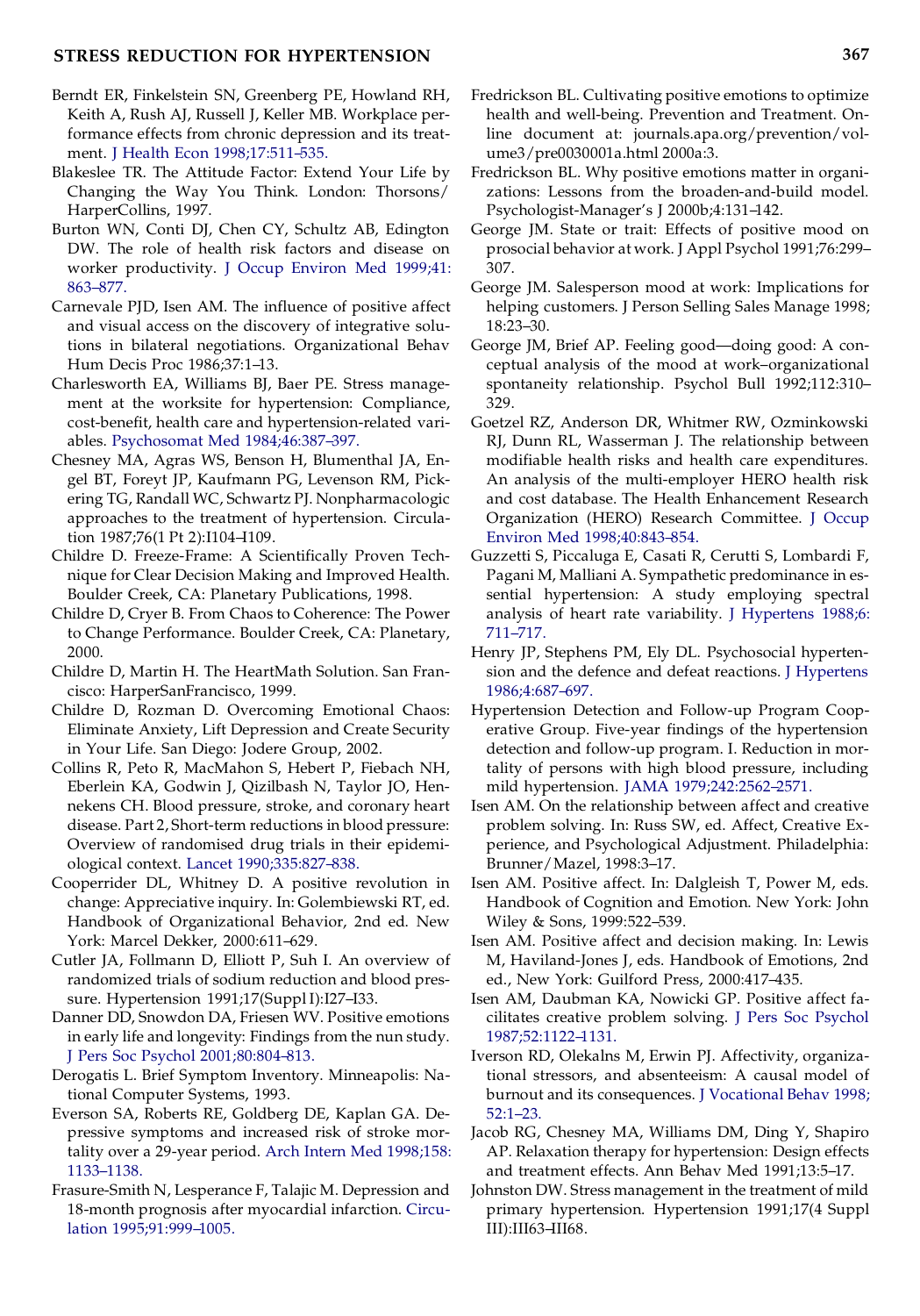- Julius S, Schork N, Schork A. Sympathetic hyperactivity in early stages of hypertension: The Ann Arbor data set. J Cardiovasc Pharmacol 1988;12(Suppl 3):S121–S129.
- Langewitz W, Ruddel H, Schachinger H. Reduced parasympathetic cardiac control in patients with hypertension at rest and under mental stress. [Am Heart J](http://giorgio.ingentaselect.com/nw=1/rpsv/cgi-bin/linker?ext=a&reqidx=/0002-8703^281994^29127L.122[aid=4945538]) [1994;127:122–128.](http://giorgio.ingentaselect.com/nw=1/rpsv/cgi-bin/linker?ext=a&reqidx=/0002-8703^281994^29127L.122[aid=4945538])
- Launer LJ, Masaki K, Petrovitch H, Foley D, Havlik RJ. The association between midlife blood pressure levels and late-life cognitive function. The Honolulu-Asia Aging Study. [JAMA 1995;274:1846–1851.](http://giorgio.ingentaselect.com/nw=1/rpsv/cgi-bin/linker?ext=a&reqidx=/0098-7484^281995^29274L.1846[aid=2824836])
- Lehrer P, Smetankin A, Potapova T. Respiratory sinus arrhythmia biofeedback therapy for asthma: A report of 20 unmedicated pediatric cases using the Smetankin method. Appl Psychophysiol Biofeedback 2000;25:193– 200.
- Linden W. Psychological Perspectives of Essential Hypertension. Basel, Switzerland: S Karger AG, 1984.
- Linden W, Chambers LA. Clinical effectiveness of nondrug therapies for hypertension: A meta-analysis. Ann Behav Med 1994;16:35–45.
- Linden W, Lenz JW, Con AH. Individualized stress management for primary hypertension: A randomized trial. [Arch Intern Med 2001;161:1071–1080.](http://giorgio.ingentaselect.com/nw=1/rpsv/cgi-bin/linker?ext=a&reqidx=/0003-9926^282001^29161L.1071[aid=4945540])
- Luskin F, Reitz M, Newell K, Quinn TG, Haskell W. A controlled pilot study of stress management training of elderly patients with congestive heart failure. [Prev](http://giorgio.ingentaselect.com/nw=1/rpsv/cgi-bin/linker?ext=a&reqidx=/1520-037X^282002^295L.168[aid=4945541]) [Cardiol 2002;5:168–172,](http://giorgio.ingentaselect.com/nw=1/rpsv/cgi-bin/linker?ext=a&reqidx=/1520-037X^282002^295L.168[aid=4945541]) 176.
- MacMahon S, Cutler J, Brittain E, Higgins M. Obesity and hypertension: Epidemiological and clinical issues. Eur Heart J 1987;8(Suppl B):57–70.
- MacMahon S, Peto R, Cutler J, Collins R, Sorlie P, Neaton J, Abbott R, Godwin J, Dyer A, Stamler J. Blood pressure, stroke, and coronary heart disease. Part 1, Prolonged differences in blood pressure: Prospective observational studies corrected for the regression dilution bias. [Lancet 1990;335:765–774.](http://giorgio.ingentaselect.com/nw=1/rpsv/cgi-bin/linker?ext=a&reqidx=/0140-6736^281990^29335L.765[aid=190926])
- Maister DH. Practice What You Preach: What Managers Must Do to Create a High Achievement Culture. New York: Free Press, 2001.
- Markovitz JH, Matthews KA, Kannel WB, Cobb JL, D'Agostino RB. Psychological predictors of hypertension in the Framingham Study. Is there tension in hypertension? [JAMA 1993;270:2439–2443.](http://giorgio.ingentaselect.com/nw=1/rpsv/cgi-bin/linker?ext=a&reqidx=/0098-7484^281993^29270L.2439[aid=3148621])
- Mathias CJ. Management of hypertension by reduction in sympathetic activity. Hypertension 1991;17(4 Suppl III):III69–III74.
- McCaffrey RJ, Blanchard EB. Stress management approaches to the treatment of essential hypertension. Ann Behav Med 1985;44:203–213.
- McCraty R. Heart rhythm coherence—An emerging area of biofeedback. Biofeedback 2002a;30:23–25.
- McCraty R. Influence of cardiac afferent input on heartbrain synchronization and cognitive performance [abstract]. Int J Psychophysiol 2002b;45:72–73.
- McCraty R, Atkinson M. Psychophysiological coherence. In: Childre D, McCraty R, Wilson BC, eds. Emotional Sovereignty. Amsterdam: Harwood Academic Publishers, 2004:in press.
- McCraty R, Atkinson M, Lipsenthal L. Emotional Self-Regulation Program Enhances Psychological Health and Quality of Life in Patients with Diabetes. Boulder Creek, CA: HeartMath Research Center, Institute of HeartMath, Publication No. 00–006, 2000.
- McCraty R, Atkinson M, Rein G, Watkins AD. Music enhances the effect of positive emotional states on salivary IgA. [Stress Med 1996;12:167–175.](http://giorgio.ingentaselect.com/nw=1/rpsv/cgi-bin/linker?ext=a&reqidx=/0748-8386^281996^2912L.167[aid=2077467])
- McCraty R, Atkinson M, Tiller WA, Rein G, Watkins AD. The effects of emotions on short term heart rate variability using power spectrum analysis. [Am J Cardiol](http://giorgio.ingentaselect.com/nw=1/rpsv/cgi-bin/linker?ext=a&reqidx=/0002-9149^281995^2976L.1089[aid=4945545]) [1995;76:1089–1093.](http://giorgio.ingentaselect.com/nw=1/rpsv/cgi-bin/linker?ext=a&reqidx=/0002-9149^281995^2976L.1089[aid=4945545])
- McCraty R, Atkinson M, Tomasino D. Science of the Heart. Boulder Creek, CA: HeartMath Research Center, Institute of HeartMath, Publication No. 01–001, 2001.
- McCraty R, Barrios-Choplin B, Rozman D, Atkinson M, Watkins AD. The impact of a new emotional self-management program on stress, emotions, heart rate variability, DHEA and cortisol. [Integr Physiol Behav Sci](http://giorgio.ingentaselect.com/nw=1/rpsv/cgi-bin/linker?ext=a&reqidx=/1053-881X^281998^2933L.151[aid=4945546]) [1998;33:151–170.](http://giorgio.ingentaselect.com/nw=1/rpsv/cgi-bin/linker?ext=a&reqidx=/1053-881X^281998^2933L.151[aid=4945546])
- McCraty R, Childre D. The grateful heart: The psychophysiology of appreciation. In: Emmons RA, Mc-Cullough ME, eds. The Psychology of Gratitude. New York: Oxford University Press, 2003:in press.
- McCraty R, Childre D. The Appreciative Heart: The Psychophysiology of Positive Emotions and Optimal Functioning. Boulder Creek, CA: HeartMath Research Center, Institute of HeartMath, Publication No. 02–026, 2002.
- McCraty R, Tomasino D, Atkinson M. Research, clinical perspectives and case histories. In: Childre D, McCraty R, Wilson BC, eds. Emotional Sovereignty. Amsterdam: Harwood Academic Publishers, 2004:in press.
- National Heart, Lung, and Blood Institute. The Sixth Report of the Joint National Committee on Prevention, Detection, Evaluation, and Treatment of High Blood Pressure. Bethesda, MD: National Institutes of Health, National Heart, Lung, and Blood Institute, National High Blood Pressure Education Program, NIH Publication No. 98–4080, 1997.
- Rein G, Atkinson M, McCraty R. The physiological and psychological effects of compassion and anger. J Advancement Med 1995;8:87–105.
- Rozman D, Whitaker R, Beckman T, Jones D. A pilot intervention program which reduces psychological symptomatology in individuals with human immunodeficiency virus. Complement Ther Med 1996;4:226–232.
- Rumantir MS, Jennings GL, Lambert GW, Kaye DM, Seals DR, Esler MD. The 'adrenaline hypothesis' of hypertension revisited: Evidence for adrenaline release from the heart of patients with essential hypertension. [J Hy](http://giorgio.ingentaselect.com/nw=1/rpsv/cgi-bin/linker?ext=a&reqidx=/0263-6352^282000^2918L.717[aid=4945549])[pertens 2000;18:717–723.](http://giorgio.ingentaselect.com/nw=1/rpsv/cgi-bin/linker?ext=a&reqidx=/0263-6352^282000^2918L.717[aid=4945549])
- Salovey P, Rothman AJ, Detweiler JB, Steward WT. Emotional states and physical health. [Am Psychol 2000;55:](http://giorgio.ingentaselect.com/nw=1/rpsv/cgi-bin/linker?ext=a&reqidx=/0003-066X^282000^2955L.110[aid=4945550]) [110–121.](http://giorgio.ingentaselect.com/nw=1/rpsv/cgi-bin/linker?ext=a&reqidx=/0003-066X^282000^2955L.110[aid=4945550])
- Schalekamp MA, Vincent HH, Man in't Veld AJ. Adrenaline, stress, and hypertension. Lancet 1983;1:362.
- Schneider RH, Staggers F, Alexander CN, Sheppard W, Rainforth M, Kondwani K, Smith S, King CG. A randomized controlled trial of stress reduction for hyper-